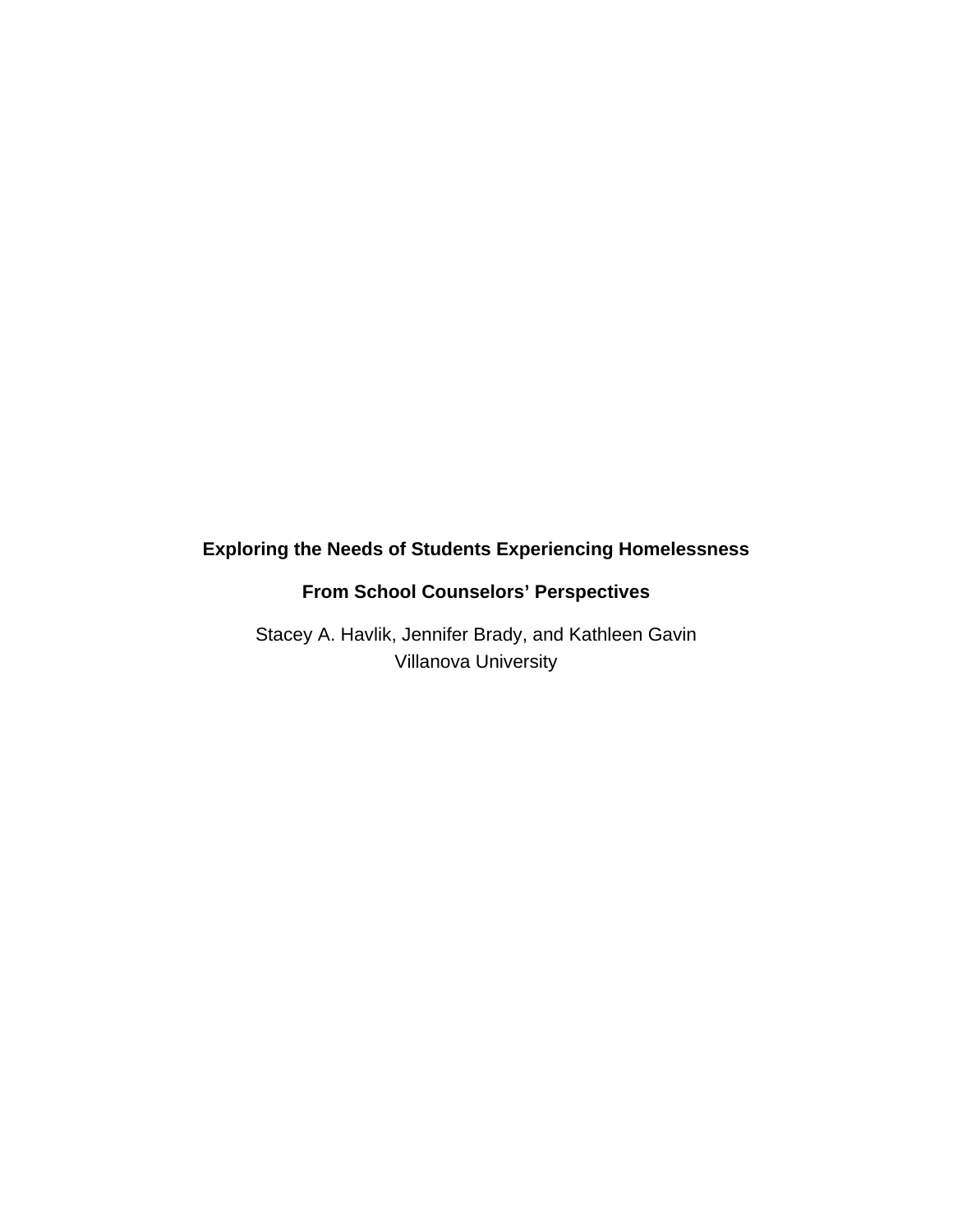## **Abstract**

An increased understanding of the needs of students experiencing homelessness will better inform educational and clinical practices to ensure student success. Through an analysis of survey data using the Knowledge and Skills with Homeless Students Survey (Gaenzle & Bryan, 2013), this exploratory study applied a mixed methods approach to assess school counselors' (*N* = 160) perceptions of the needs of students experiencing homelessness. Thematic analysis of the survey data indicated the existence of four dynamic and interrelated themes of student needs as well as differences in reported needs by school counselors' school level and location.

*Keywords:* homelessness, education, school counseling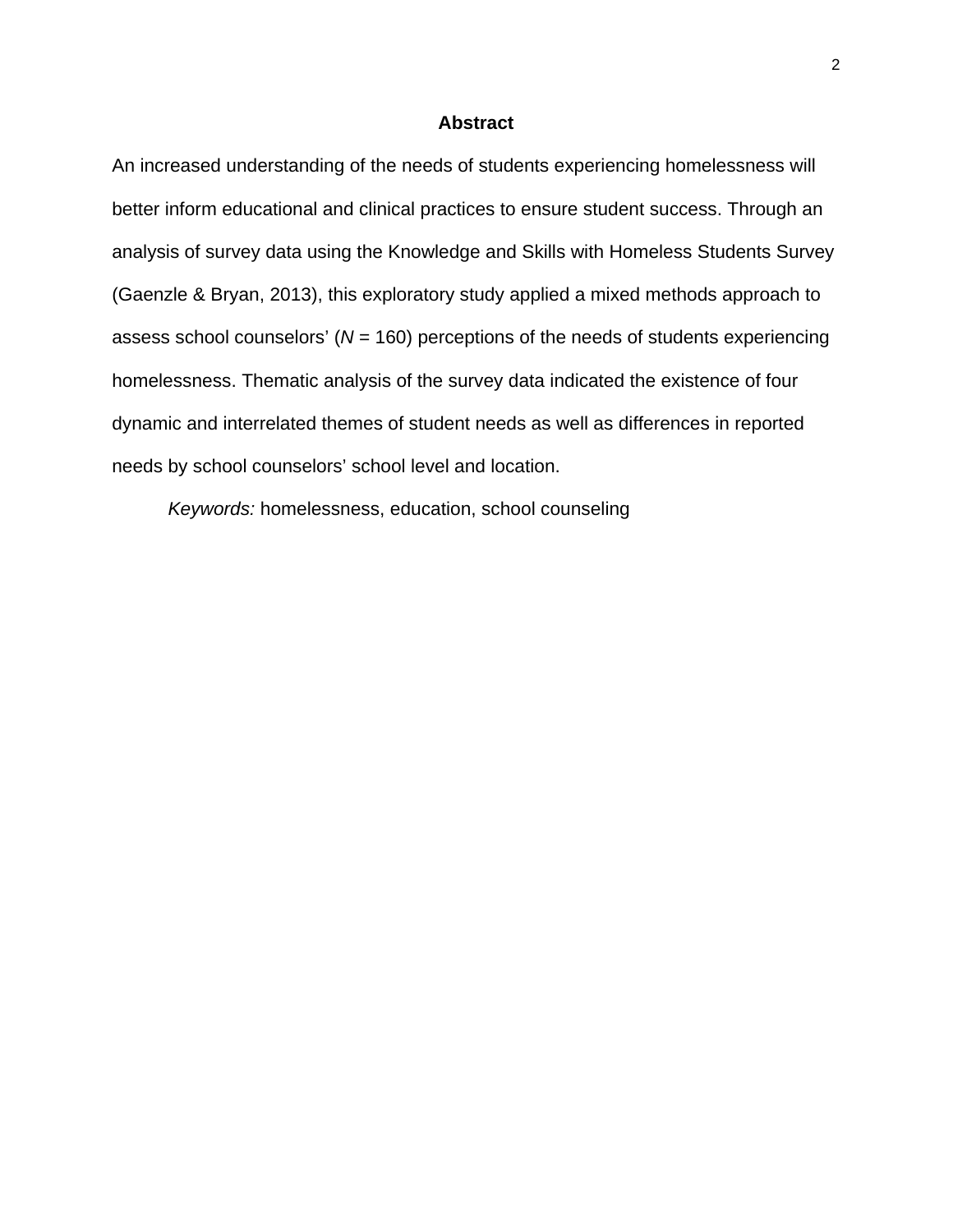#### **Exploring the Needs of Students Experiencing Homelessness**

## **From School Counselors' Perspectives**

In 2007, the National Law Center on Homelessness and Poverty estimated that nearly 1.35 million children experience homelessness, affecting nearly one out of every 45 children each year (Griffin & Farris, 2010; The National Center on Family Homelessness, 2010). As the number of families experiencing homelessness continues to escalate, there is a growing concern for researchers, educators, and policy makers to better identify and address the needs of these children. Although children experiencing homelessness are a highly heterogeneous and vulnerable subpopulation of homeless persons, research has continuously confirmed the shared harmful impact of homelessness on children's physical and emotional wellbeing (The National Center on Family Homelessness, 2011; The National Center on Family Homelessness, 1999). These children, when compared to peers with consistent housing, are also more likely to demonstrate higher levels of anxiety, depression and withdrawal, and display a disproportionately higher incidence of mental health, physical health, and behavioral issues (Bucker, Bassuk, Weinreb, & Brooks, 1999; Mansoo, North, Lavesser, Osbourne, & Spitznagel, 2008; The National Child Traumatic Stress Network, 2005). The pervasive and chronic nature of homelessness negatively impacts other areas of functioning as well, including children's academic achievement and educational opportunities (Grothaus, Lorelle, Anderson, & Knight, 2011; Herbers et al., 2012; Masten et al., 2012). As children experiencing homelessness are exposed to extensive and often debilitating difficulties that impact the trajectory of their later development, it is essential to further understand their complex and collective needs. Through exploring the needs of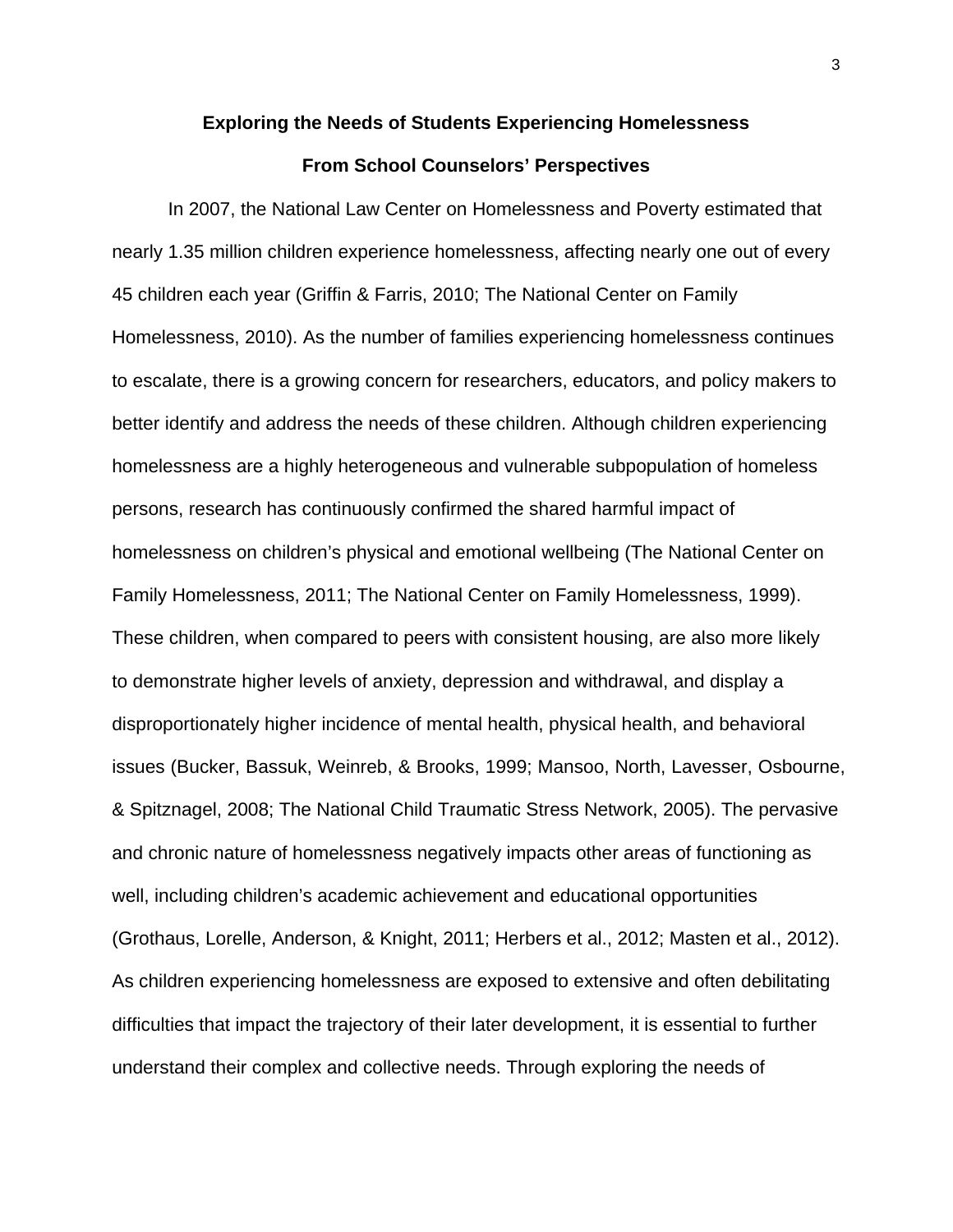students experiencing homelessness from school counselors' perspectives, this study seeks to expand on the present findings regarding students' needs in order to develop more effective and individually tailored services and interventions to facilitate emotional, behavioral, and academic development at the school level.

This exploratory study investigates school counselors' perceptions of the needs of students experiencing homelessness. Through use of the Knowledge and Skills with Homeless Students Survey [KSHSS] (Gaenzle & Bryan, 2013), the present study includes school counselors' (*N* = 160) responses to a survey section asking them to describe the academic, personal/social, and career planning needs of students experiencing homelessness. These areas were selected based on the three developmental domains of students according to the American School Counselor Association [ASCA] National Model (ASCA, 2012). While several articles identify the needs of students experiencing homelessness from a community perspective (Aviles & Helfrich, 2004; Coker et al., 2009; Hicks-Coolick, Burnside-Eaton, & Peters, 2003), no empirical study to date investigates the needs of students experiencing homelessness from a school counseling perspective. As comprehensive school counseling programs address the needs of all students (ASCA, 2012), including students who experience homelessness, school counselors are likely to work closely with these students and are uniquely attuned to their needs (ASCA, 2010). In this sense, the perspective of the school counselor – a valuable yet often overlooked vantage point – offers a useful layer of insight with which to better inform school-based approaches targeting students' needs. Through a mixed methods analysis, this study provides a deeper understanding of the needs of students experiencing homelessness as well as offers important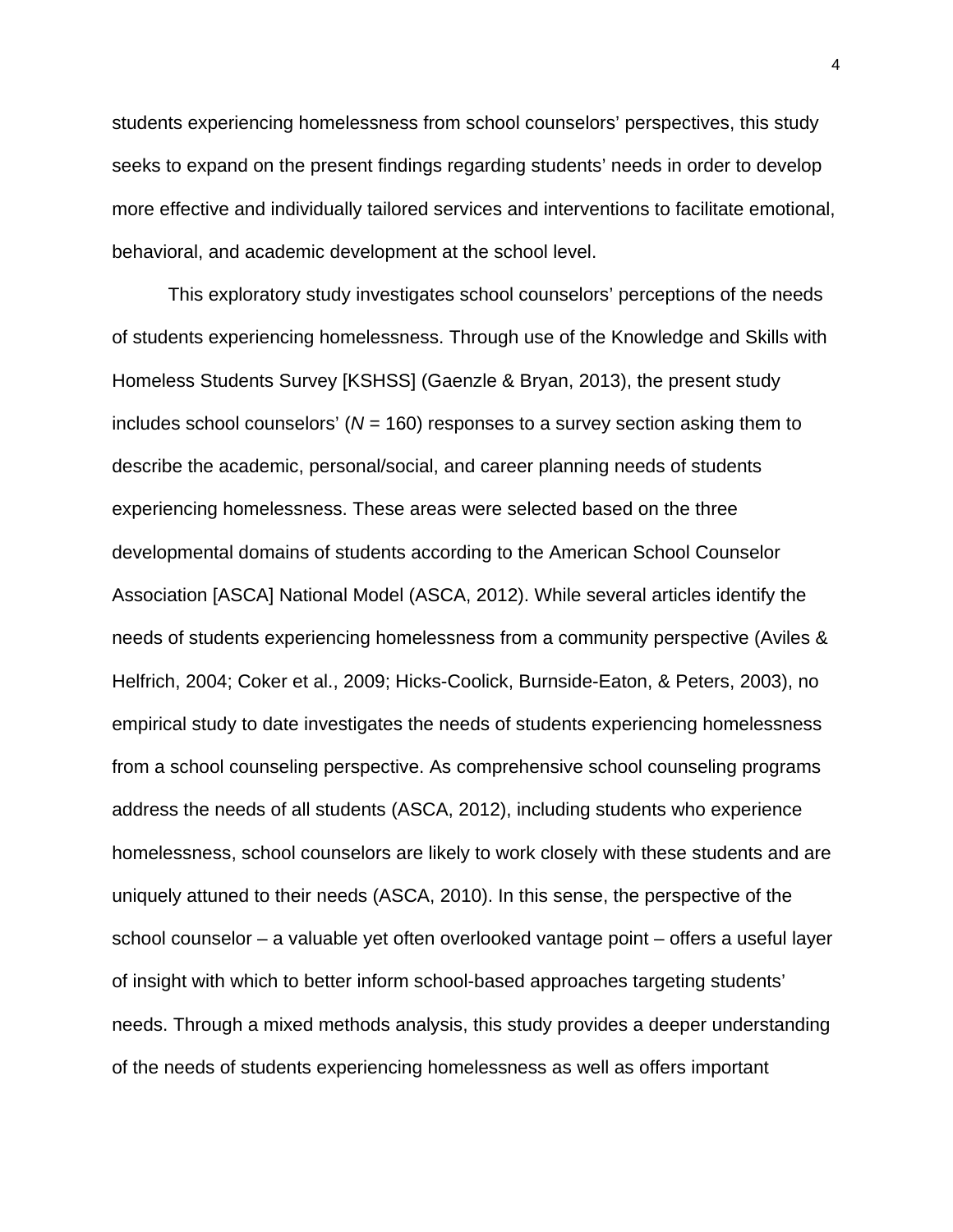practical implications to better address these needs. The results of this article propose a model of needs that can guide educators and other service providers to offer supportive interventions for students experiencing homelessness at the school level.

## **Impact of Homelessness on Children and Youth**

In order to comprehensively and effectively address the needs of students experiencing homelessness, it is essential to first illuminate the challenges and stressors associated with homelessness. Through an enhanced understanding of the shared struggles that these students' face, their needs can be further clarified and used to enlighten best practices. Several authors have concluded that homelessness can impact the emotional, behavioral, and academic development of students. For example, Buckner, Bassuk, Weinreb, and Brooks (1999) drew attention to the impact of homelessness through a comparison of children experiencing homelessness (*N* = 80) and children with consistent housing (*N* = 148). They found that children experiencing homelessness are exposed to more stressful life events than their peers with consistent housing and are also more likely to exhibit internalizing and behavioral concerns. Research also indicates that homelessness can interrupt a child's personal and social development, contributing to a sense of isolation and anxiety (Anooshian, 2003; Daniels, 1992), which can make it difficult for children to maintain consistent relationships (Daniels, 1992). Further, Gewirtz et al. (2008) suggests, the emotional and behavioral consequences of homelessness may worsen the longer a child experiences homelessness.

Related to their emotional and behavioral difficulties, children experiencing homelessness are also at an increased risk for facing academic concerns (Fantuzzo,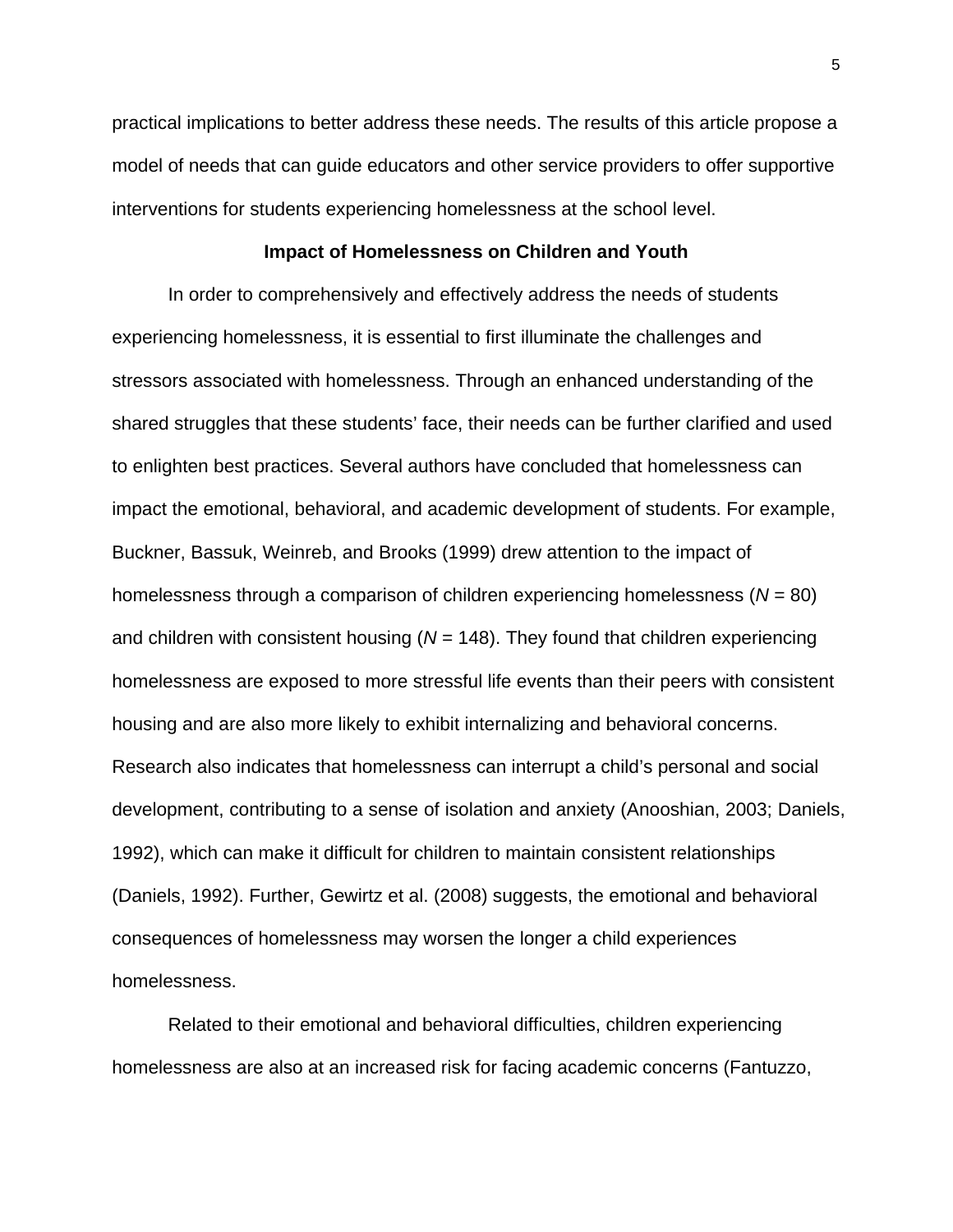LeBoeuf, Chen, Rouse, & Culhane, 2012; Obradovic et al., 2009). Due to their transience, children experiencing homelessness often do not attend school on a regular basis, thus preventing them from receiving the same academic services as their consistently housed peers (Hicks-Coolick et al., 2003). As a result of their frequent disruptions from school, these children are subject to a host of academic-related difficulties including developmental delays (Karger & Stoesz, 1998), lower academic performance (Miller, 2011; Rubin et al., 1996), increased risk for learning disabilities (Rubin et al., 1996; Biggar, 2001), and increased likelihood for grade retention (Rafferty, Shinn, & Weitzman, 2004). Further, children experiencing homelessness have difficulty receiving consistent transportation, providing documentation of residency, and having appropriate academic placement services (U.S. Department of Education, 2004; McCarthy, 2000; Strawser, Markos, Yamaguchi, & Higgins, 2000). Importantly, the multifaceted nature of these academic challenges has a complex and, at times, symbiotic relationship to the child's psychosocial difficulties. The intricacy and comorbidity of these consequences of homelessness demands an increased awareness of how these problems can be appropriately and sensitively addressed.

#### **Needs of Students Experiencing Homelessness**

Addressing the emotional and academic impact of homelessness requires an identification of the needs of children and youth experiencing homelessness in order to improve interventions and services in the school, family, and community. In light of the emotional, behavioral, and academic consequences of homelessness, several authors have suggested needs that emerge due to challenges faced by students (Aviles & Helfrich, 2004; Daniels, 1992; Baggerly & Borkowski, 2004; Grothaus et al., 2011;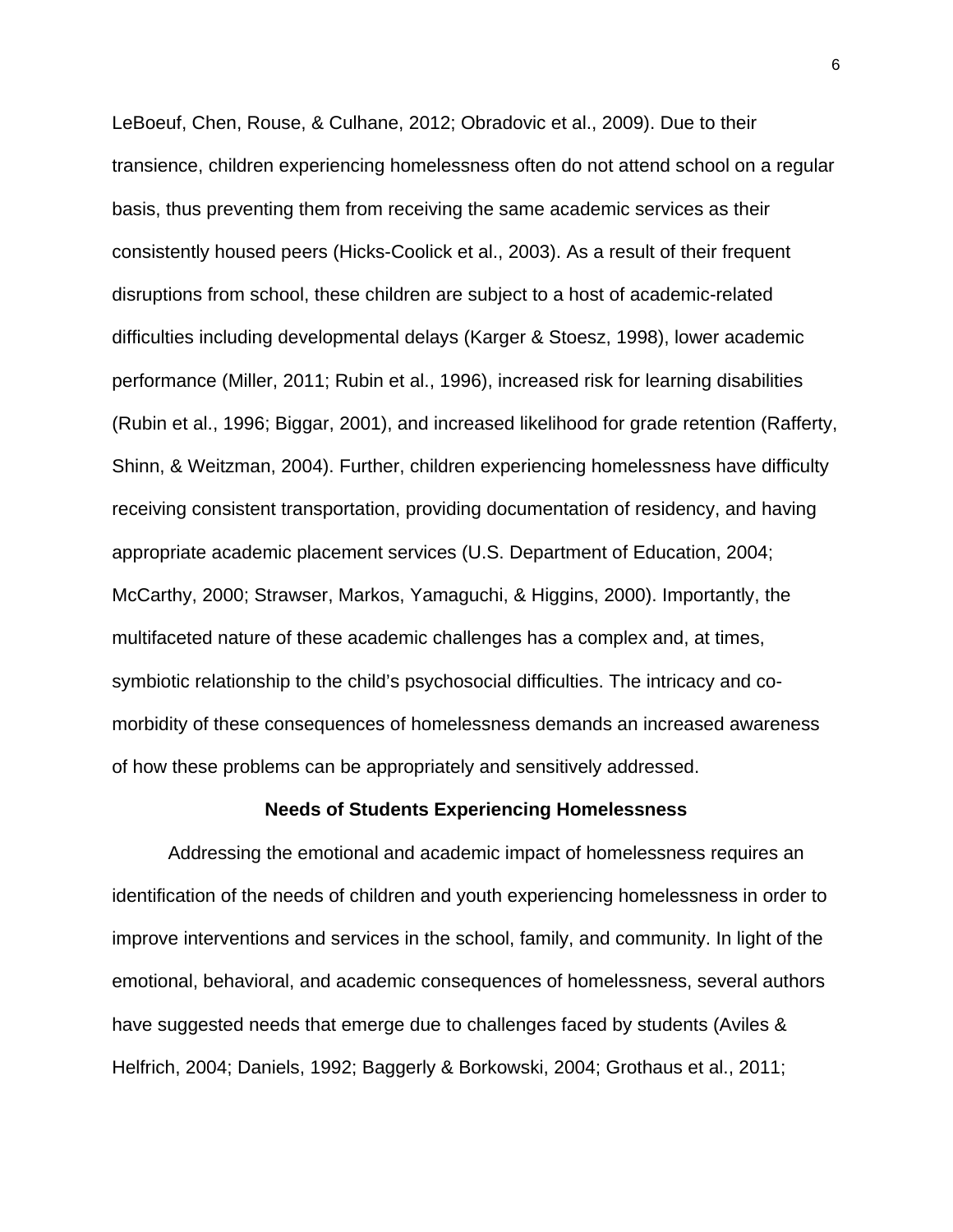Hicks-Coolick et al., 2003). For instance, Aviles and Helfrich (2004) and Hicks-Coolick et al. (2003) describe service needs, as those comprehensive services that are needed to support students experiencing homelessness. These are described as services related to education, emotional guidance, daily living, health, and basic needs (Aviles & Helfrich, 2004). Further, Daniels (1992) suggests a conceptual framework of needs related to Maslow's Hierarchy of Needs (Maslow, 1943). These needs include Physiological Needs (food, clothing, and finances), Safety Needs (personal security and having a safe haven), the Need of Love and Belonging (acceptance, affection, and being loved), and Self-Esteem Needs (a healthy psychological disposition). These needs can be broken down into separate, yet interconnected categories that often dynamically co-exist.

#### **Basic Needs**

On the most primary level, basic needs are commonly highlighted as lacking for students experiencing homelessness (Daniels, 1992; Hicks-Coolick et al., 2003). These basic needs include food, shelter, privacy, and clothing (Aviles & Helfrich, 2004; Browne, 1993; Buckner, 2008). Further, Hicks-Coolick et al. (2003) describes basic needs as Care Needs including daycare, developmental assessments, and medical screenings. Additional basic needs related to financial stability include having heat in the winter and worrying about family safety (Buckner, 2008). The lack of basic needs such as those described above leads to prominent challenges in a child's development.

#### **Emotional Needs**

Emotional services, such as direct facilitation in both individual and family counseling (Baggerly, 2004; Hicks-Coolick et al., 2003; Strawser et al., 2000), as well as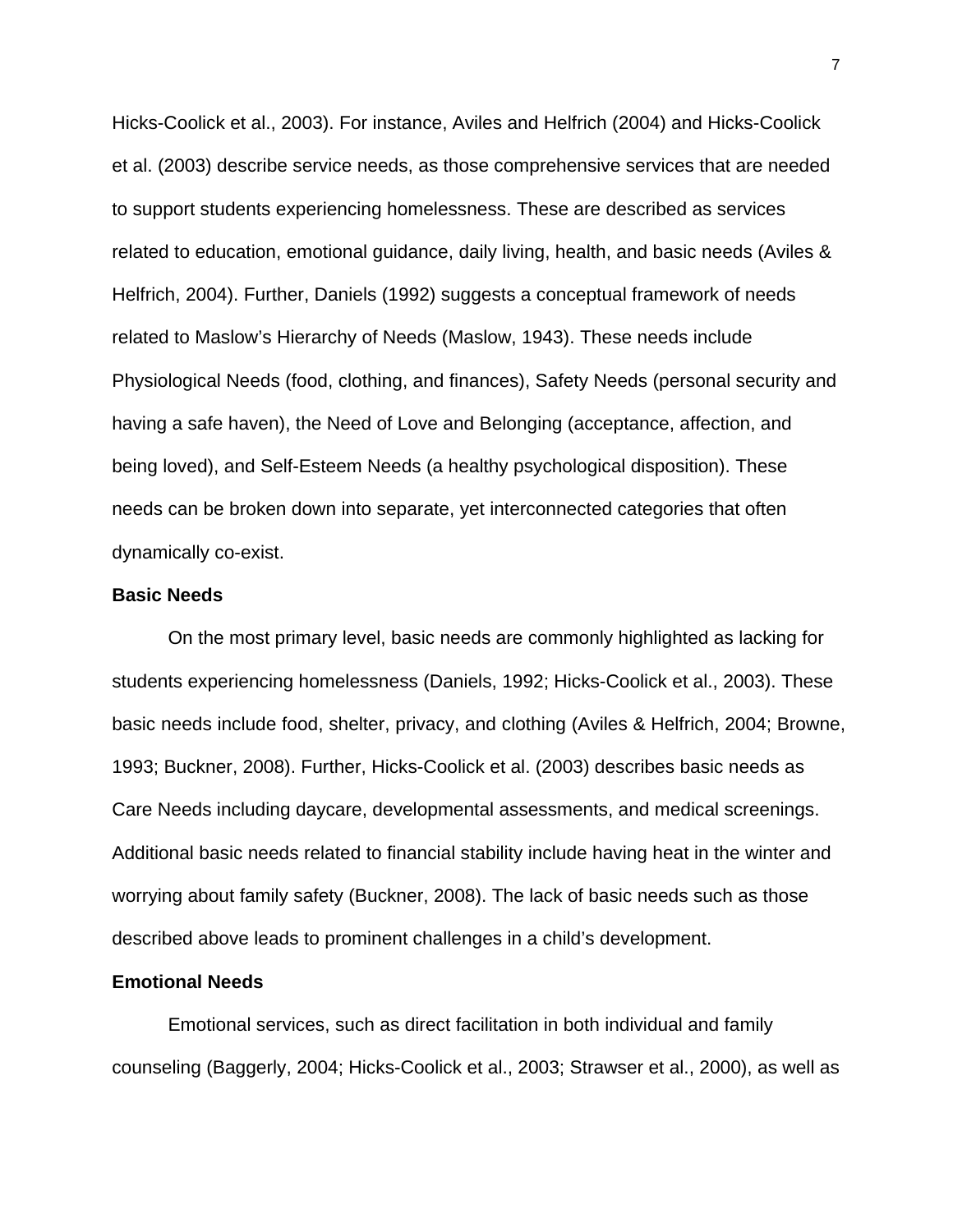creating a comforting school environment (Strawser et al., 2000) that is family-oriented (Buckner et. al., 1999) are frequently suggested in the literature to address the emotional impact of homelessness. Interventions that target self-esteem, anxiety, depression, and other struggles faced by students experiencing homelessness (Baggerly, 2004) are needed as well as student services that focus on empowerment (Swick, 2010). A need for a supportive school environment is further emphasized in the literature, which includes providing a safe and trusting climate for the students as well as educational and emotional support for parents (Hausman & Hammen, 1993). Generally, programs that provide emotional supports are critical in ensuring students in schools attain their full emotional and academic potential.

#### **Academic Needs**

Related to their emotional needs, children experiencing homelessness have additional academic needs that include obtaining consistent transportation to and from school and having access to school records and documentation required for enrollment (U.S. Department of Education, 2004). Other academic needs associated with the school environment include a well-trained staff (Amatea & West-Olantunji, 2007), increased awareness by staff regarding the rights of children experiencing homelessness, and knowledge of warning signs of developmental and behavioral problems associated with these experiences (Hicks-Coolick et al., 2003). Further, students need academic programs such as tutoring and mentoring in order to complement their educational experiences (Gaenzle, 2012; Grothaus et al., 2011; Hicks-Coolick et al., 2003). Other academic needs include shelter space, before- and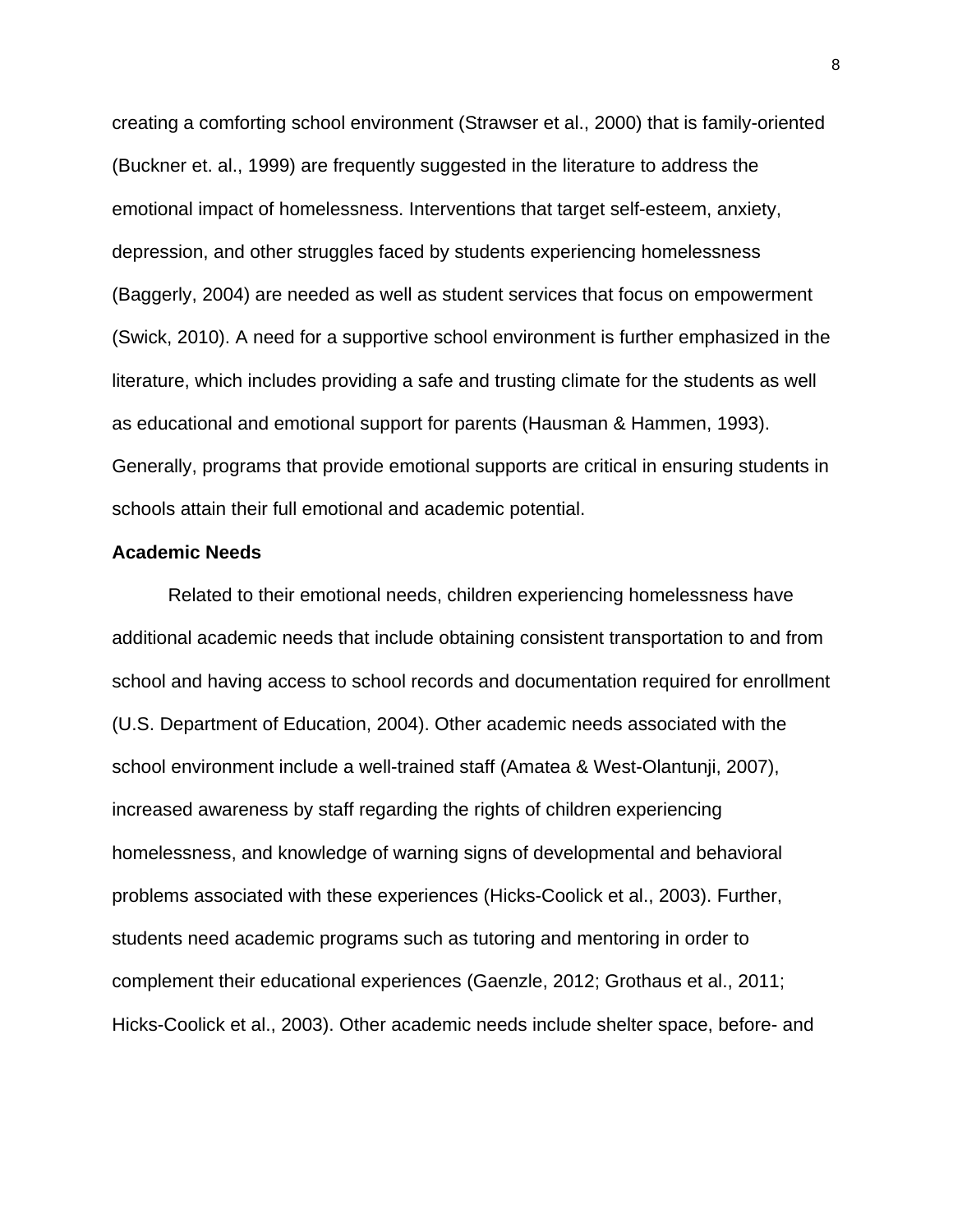afterschool care, attendance support, and training and support for parents (Hicks-Coolick et al., 2003).

## **Methods**

While the research literature has identified and defined the needs of children experiencing homelessness, these studies are limited in their scope and perspective. As children experiencing homelessness are often embedded within the school system, it is imperative to explore how their needs are described and classified by those who work intimately with these students. Given school counselors are likely to directly interact with and provide services for students experiencing homelessness, an increased understanding of their perspective on the needs of these children will better inform developmentally-appropriate and individually-tailored interventions.

Researchers in this study analyzed qualitative survey data from a free-response section of the Knowledge and Skills with Homeless Students Survey [KSHSS] that prompted school counselors to respond with what they felt were the major needs of students experiencing homelessness (Gaenzle & Bryan, 2013). The purpose of this analysis is to better understand and identify themes and patterns within school counselors' perspectives regarding the needs of students experiencing homelessness, as well as determine differences in reported needs by school level and location. A mixed methods approach was selected to maximize the strengths inherent in qualitative and quantitative research and to render the most useful and thorough solutions to the research questions (Johnson & Onwuegbuzie, 2004). Thematic analysis was selected as a qualitative method to organize and comprehend the perceived needs (Attride-Stirling, 2001). The chi-square statistic was selected to analyze the coded categorical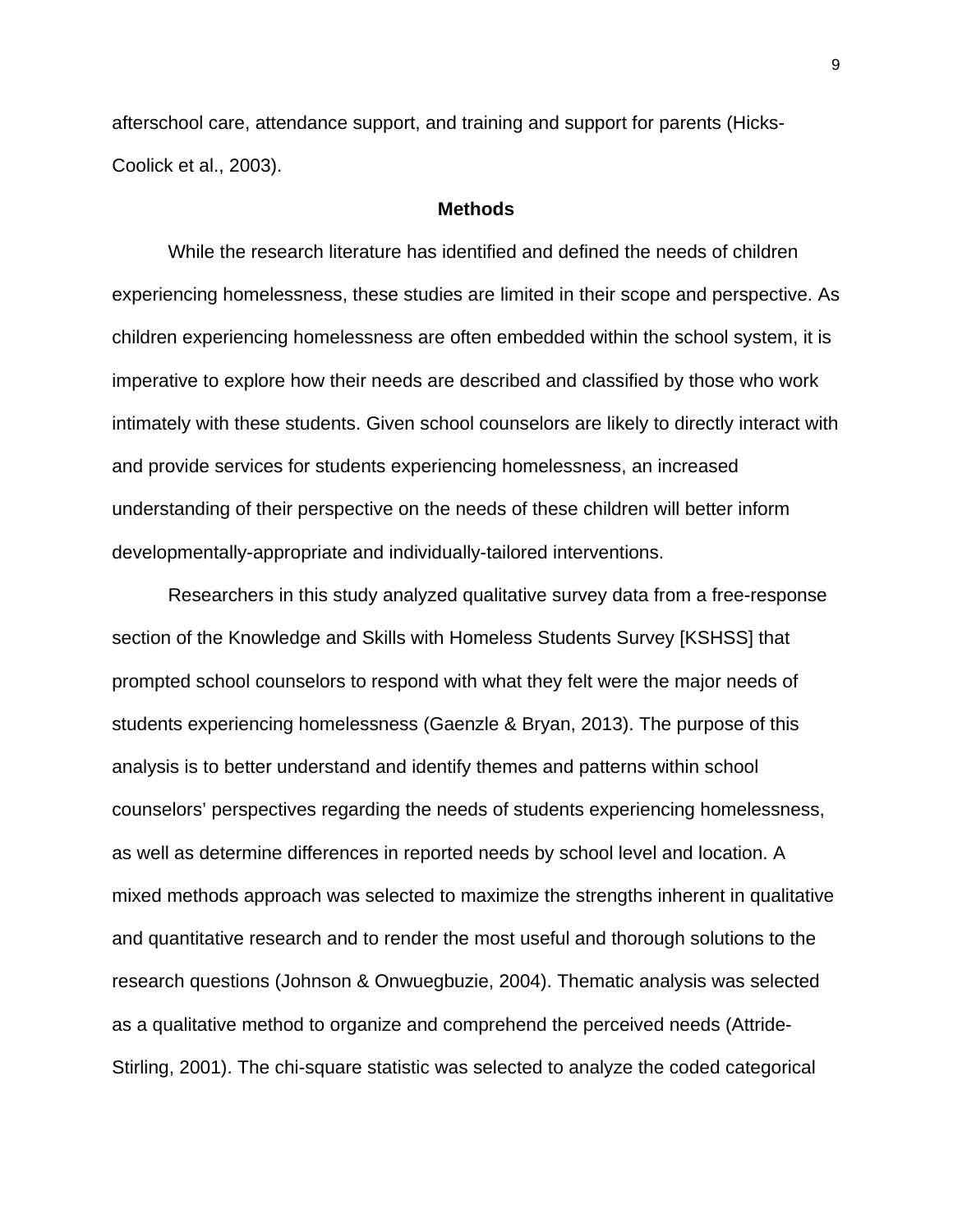data to determine differences between each of the reported needs and participants' school levels (elementary, middle, and high school), and locations (urban, rural, and suburban) (Schumacker & Tomek, 2013). This study addressed the following research questions:

- What do school counselors perceive as the major needs of students who are experiencing homelessness?
- Is there a relationship between each of the major needs of students experiencing homelessness as reported by school counselors and the location (urban, rural, and suburban) and level (elementary, middle, and high) of the schools where they work?

#### **Sample**

Participants included 160 randomly selected school counselors from the American School Counselor Association [ASCA] member directory. Participants in this study identified as 67 (41.9%) suburban school counselors, 39 (24.4%) rural school counselors, and 50 (31.3%) urban school counselors. Broken down by grade level, there are 59 (36.9%) elementary school counselors, 33 (20.6%) middle school counselors, and 64 high school counselors (40%). Four participants did not provide demographic information and therefore, were included in the thematic analysis, but not in the chi-square analysis.

In total, 873 school counselors received a link to participate in this survey. The overall response rate for the original study was 207 participants (23.7% response rate), with 160 (18.3% responses rate) participants completing the survey in its entirety (Gaenzle & Bryan, 2013). The authors speculate that many of the participants who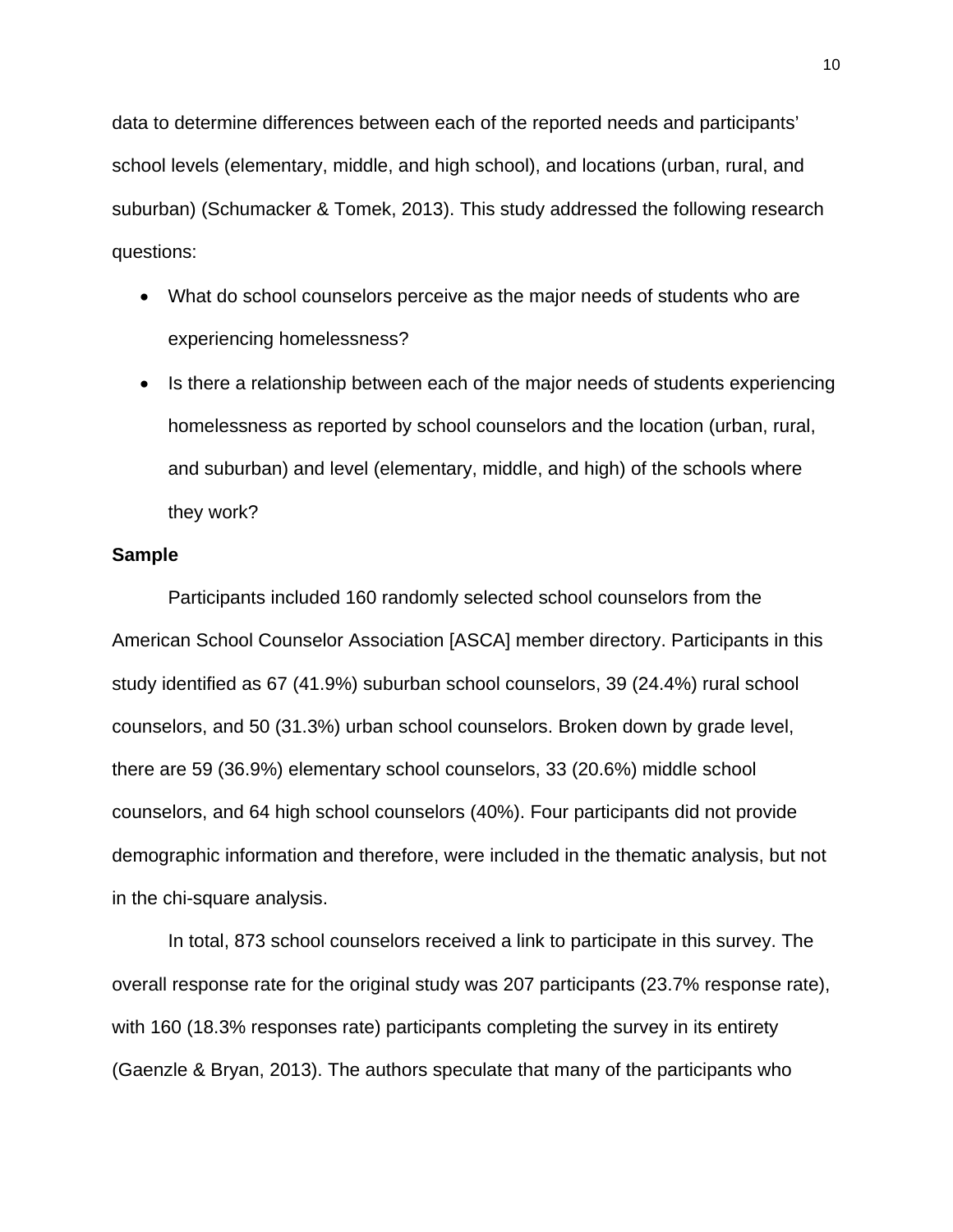opted out of the last section, which asked them to report the needs of students experiencing homelessness, may have had little interaction with students experiencing homelessness and therefore did not have any needs to report. Some participants (*n* = 21) reported having no students experiencing homelessness on their caseload and others (*n* = 76) reported having less than five. All of the participants who did complete the survey in its entirety (*N* = 160) had one or more students experiencing homelessness on their caseload.

#### **Data Collection**

In order to collect responses, randomly selected participants who identified as elementary, middle, and high school counselors from the ASCA member directory were emailed a link to the KSHSS survey through Survey Monkey (www.surveymonkey.com), with an electronic consent form and university institutional review board statements. Participation was completely voluntary. The link was re-sent five times to increase participation. After survey responses were collected, they were downloaded into an Excel spreadsheet for coding and thematic analysis and then recoded into an SPSS spreadsheet for chi-square analysis.

**Instrumentation.** For the purposes of this study, open-ended responses from one section of the KSHSS were analyzed (Gaenzle, 2012; Gaenzle & Bryan, 2013). For more details on the instrument design, see Gaenzle and Bryan (2013). The full survey consisted of seven sections of multiple-choice items and one open-ended section. Based on the three domains of school counseling, in the open-ended section participants were asked to "list the five most important academic/educational, personal/social, and career/college planning needs of homeless students". This open-

11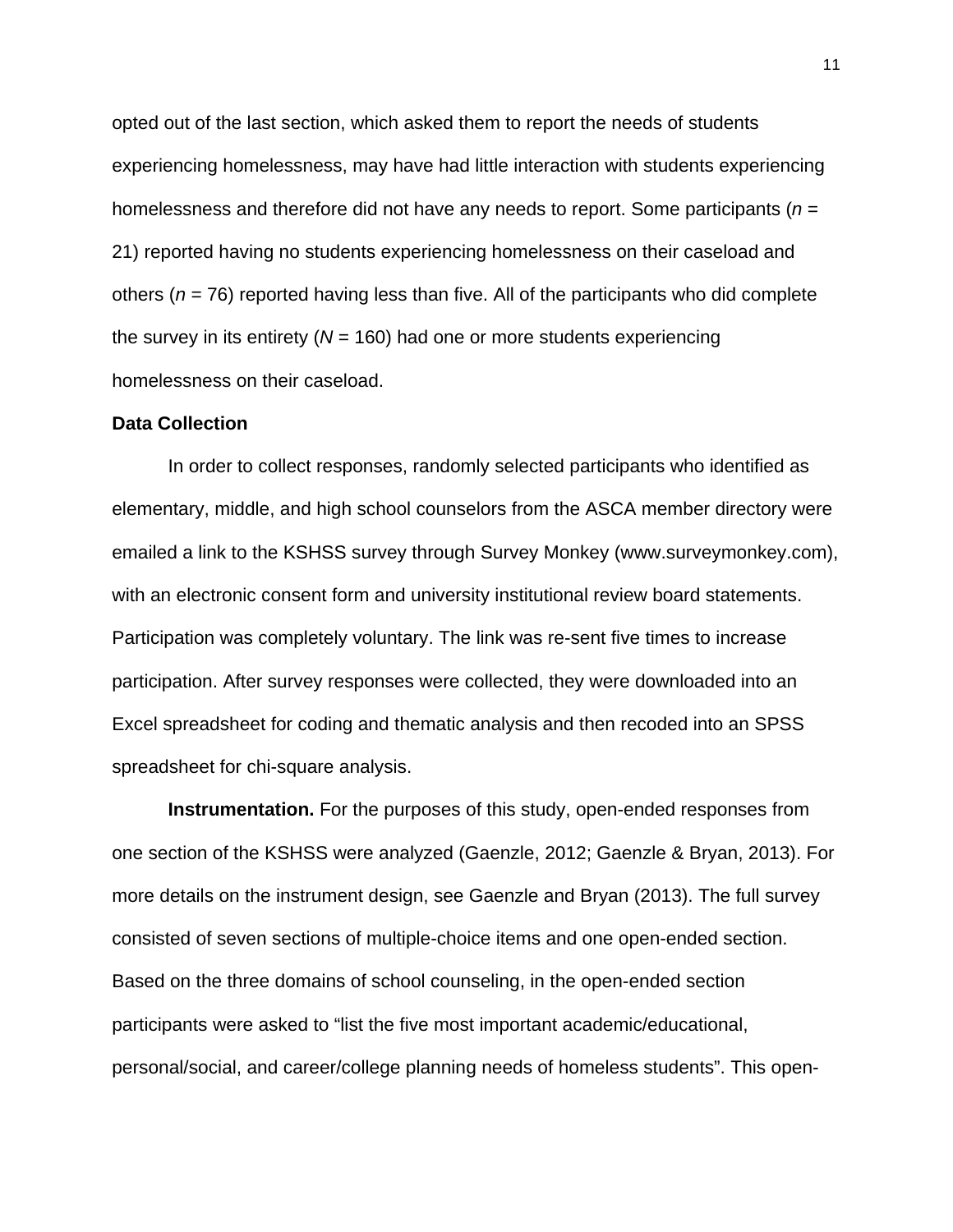ended section allowed participants to write in their perceived needs, based on the three domains of the ASCA national model of school counseling (ASCA, 2012), with no word limit.

## **Data Analysis**

A mixed methods approach to analysis was selected to gain additional insight and understanding that may be missed in a single methods approach (Johnson & Onwuegbuzie, 2004). As the literature on homelessness has not examined the needs of students experiencing homelessness from the perspective of the school counselor, the authors believe they can better inform policy and practice to support students through the corroboration of findings across methodologies. A team of three females from a small mid-Atlantic institution conducted the analysis. The team included an assistant professor with a background in school counseling and one first year and one second year graduate student in clinical mental health counseling. The assistant professor had an extensive understanding of school counseling and students experiencing homelessness. The graduate students entered the study with limited background and understanding of school counseling and the impact of homelessness on children.

In order to develop the coding for this data, the three researchers applied theoretical thematic analysis as a deductive approach for analysis, using the guidelines suggested by Braun and Clarke (2006). Braun and Clark (2006) describe a six-step approach to thematic analysis; these steps include becoming familiar with the data, generating initial codes, searching for themes, reviewing the themes, defining and naming themes, and producing a report. This method was selected due to the large number of responses in the data set and in order to have a clear process to identify a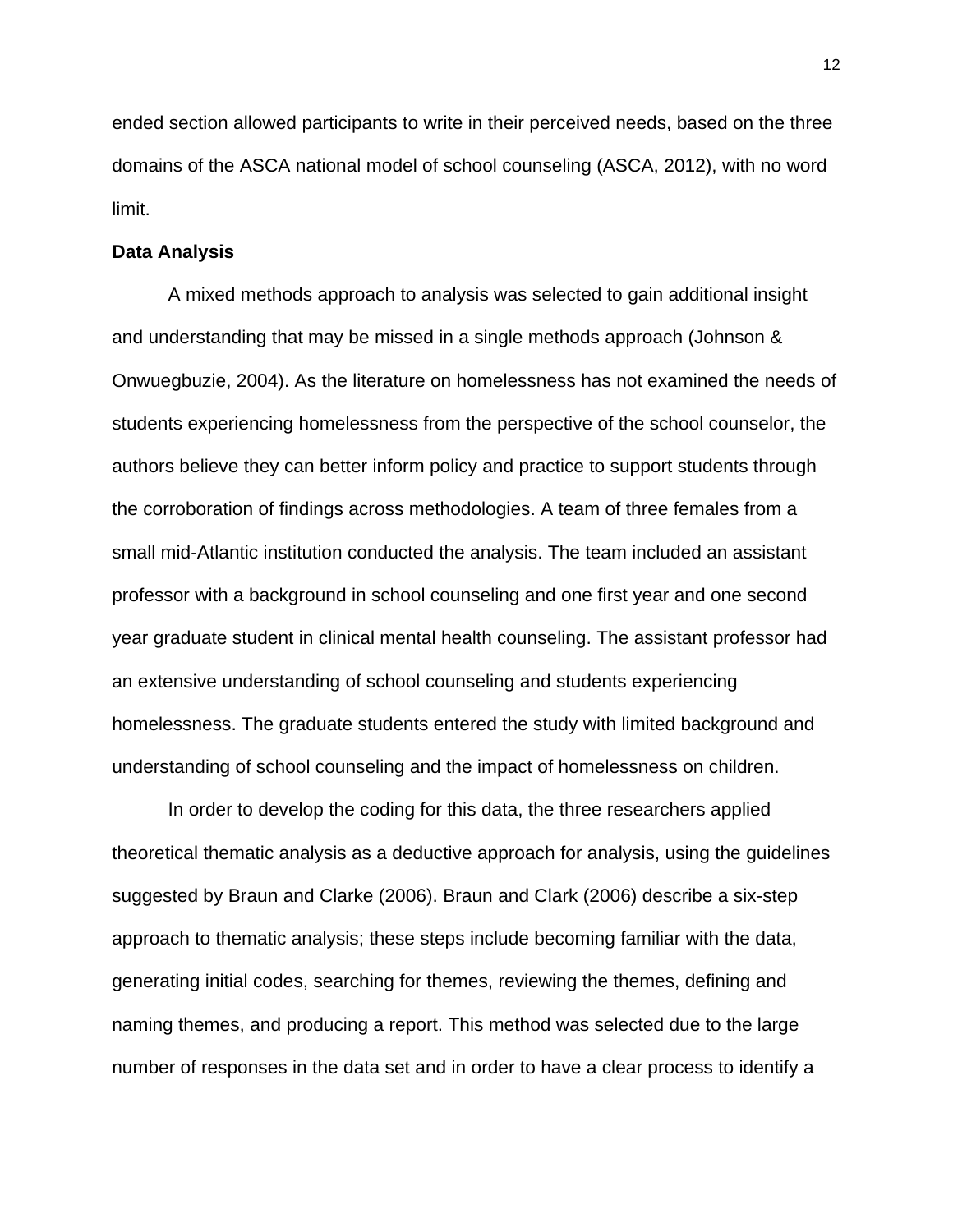number of themes that reflect the textual data in this study (Howitt & Cramer, 2008). The theoretical approach to thematic analysis was selected because the initial codes were developed in light of previous research on the needs of students experiencing homelessness (Aviles & Helfrich, 2004; Baggerly & Borkowski, 2004; Daniels, 1992; Hicks-Coolick, et al., 2003).

After individually coding the responses in an Excel spreadsheet, the researchers uncovered new codes that seemed to best capture the data set. Through individual reflection, reflective journaling, and group discussion of the codes, the researchers then began identifying broader themes within the data. Throughout the six steps, the team worked independently and then jointly as they discussed and reflected upon their understanding of the analyses. The codes were refined and revised throughout the process (Heppner, Kivlighan, & Wampold, 1999). After the researchers gained a better understanding of the themes they derived from the coding, they analyzed each individual theme further, operationalized the definitions of these themes, and then determined how they connected to the initial research questions (Hsieh & Shannon, 2005). Subsequently they developed thematic maps, which are provided in the results.

The researchers sought to converge and expand these research findings through quantitative analysis. In order to elaborate on and enhance understanding of the identified needs of students experiencing homelessness, the researchers examined the relationship between school level (elementary, middle, and high school) and school location (urban, rural, and suburban) and the participants' reporting of each need. Initially, frequencies were run on the participant's reported needs by location and level. Since many participants reported multiple needs, in order to calculate the frequencies, a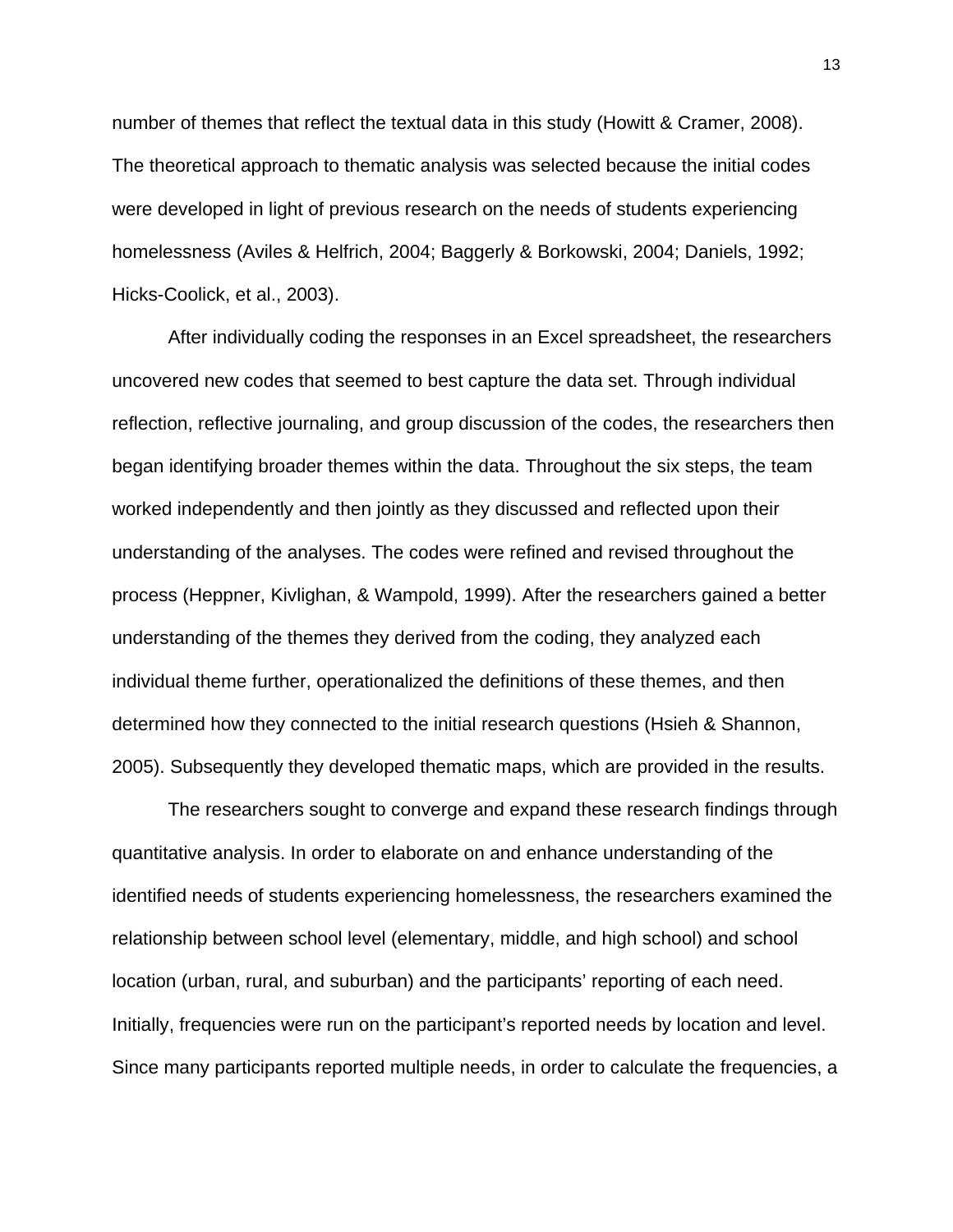total count was provided for each of the needs, regardless of the specific participant, to determine how often each need was reported overall by level and location.

For the chi-square analysis, in order to produce a dichotomous variable, each participant's individual responses were given a 0 or a 1 based on whether or not they reported on each of the major needs that emerged from the thematic analysis. For example, if a participant reported an academic need, they were given a 1. If the same participant did not report a need related to emotional connection, then they received a 0 for that type of need. Responses were coded by using six needs based on the thematic analysis. The six needs included academic, survival, emotional connection, access and knowledge, career, and parental needs. Chi-square analysis was chosen due to the categorical nature of the independent variables (level and location), as well as the dichotomous coding of the needs reported (Schumacker & Tomek, 2013).

**Validity.** Threats to validity within this study include researcher "bias" due to the principal investigator's background and prior knowledge on homelessness and school counseling (Maxwell, 2005). In order to rectify possible biases in the coding of responses, two co-investigators were selected whom had limited background knowledge in school counseling and/or homelessness. Investigator triangulation was used to limit bias in interpretation of the data (Guion, Diehl, & McDonald, 2011; Heppner et al., 1999). Each researcher coded and developed themes independently throughout the process, and then a discussion was held as a team. During the process, the three researchers compared perspectives when they did not understand a theme or code and challenged each other when bias was presented. While coding, each researcher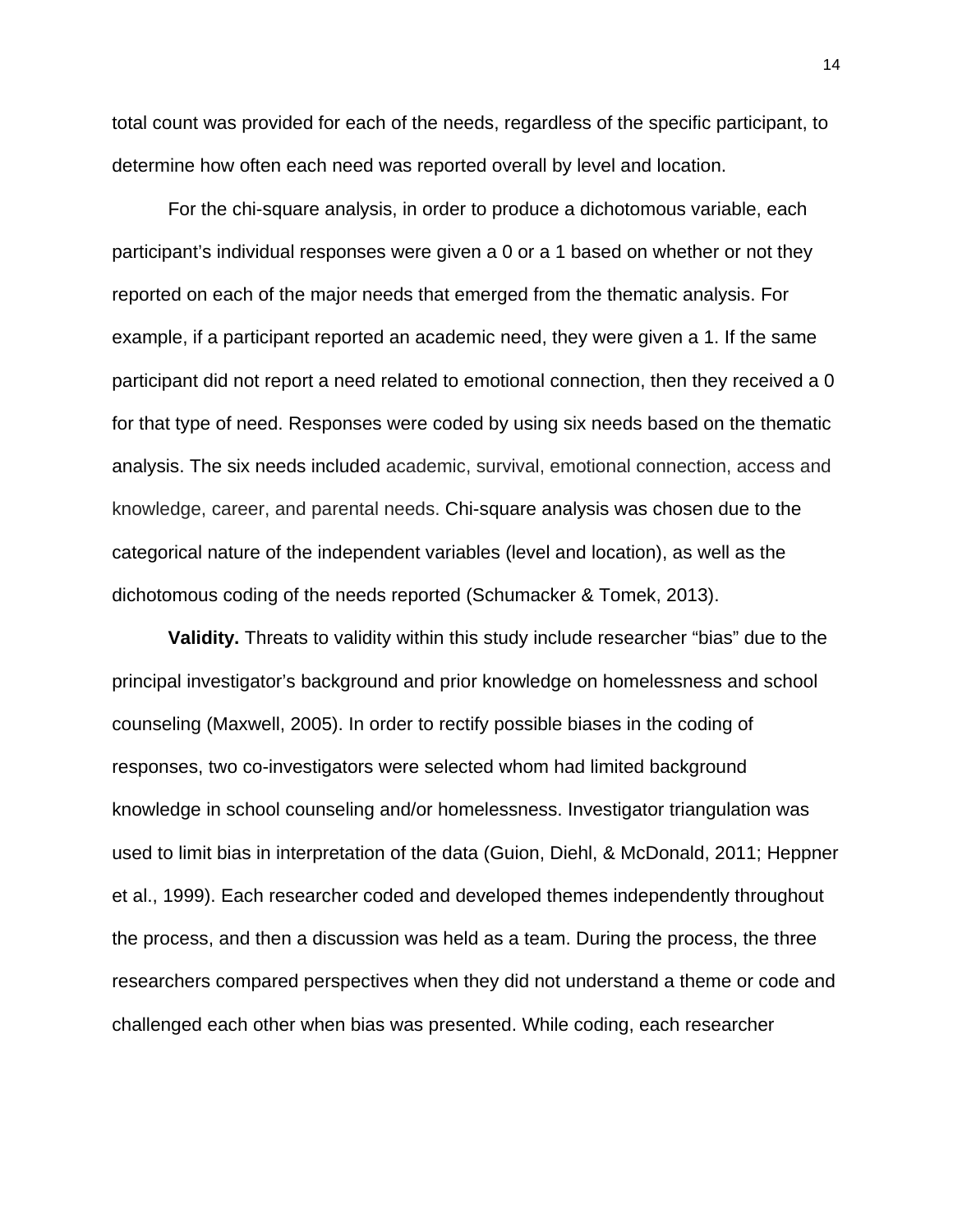continuously engaged in reflective journaling to create transparency in their interpretations and to identify biases in the process (Ortlipp, 2008).

In order to further improve validity and to reduce researcher bias, a peer audit was applied (Maxwell, 2005). A fourth individual was invited to audit the thematic analysis. The individual was outside of the counseling field and had no background in working with students experiencing homelessness. The peer auditor reviewed the thematic analysis and offered her insights on the codes and themes. These codes were then reexamined and adjusted accordingly.

#### **Findings**

#### **School Counselors' Perceptions of Needs**

The thematic analysis of participant responses led to four interrelated themes. These themes provide a deeper understanding of the needs of students experiencing homelessness from the perspective of school counselors and provide a framework for educators addressing the needs of students. The four main themes include a) survival and healthy development, b) systems and services for emotional connection, c) academic services and supports, and d) access to and knowledge of services. Further, 18 subthemes emerged under the main themes. As no previous studies describe these needs from the perspective of the school counselor, this study offers insight into the provision of services that can better address and enhance the development of students experiencing homelessness from an educational perspective. The results of this study support previous findings, provide a framework for educators and service providers and highlight areas that had not previously been mentioned in the literature.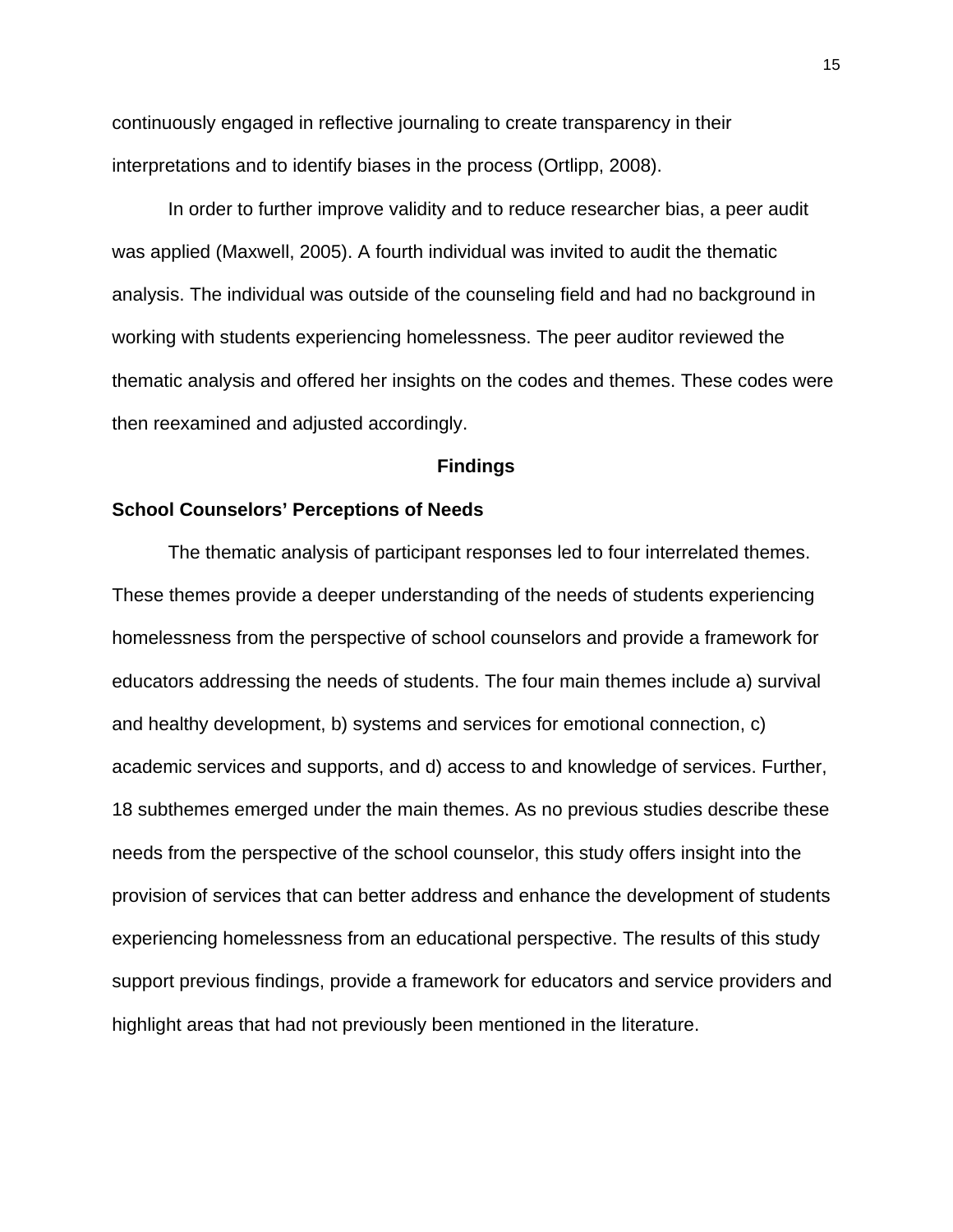**Survival and healthy development.** The first theme, survival and healthy development is defined as the basic element necessary for children to develop and thrive (see Figure 1). This theme includes the subthemes food, clothing, and shelter. The participants in this study described the need for these necessities as well as a need for safety in the home and school environment for students experiencing homelessness. In reflection of the importance of this primary need, one participant stated, "safety and shelter needs must first be addressed." Further, having clean clothes or school uniforms as well as snacks at home and in school to increase focus and energy were frequently described. For example, one participant stated that there was "not enough food…including snacks (at home)." Related to food, clothing and shelter, participants also identified the necessity of obtaining financial security to meet these basic needs.



*Figure 1.* Thematic map of Theme 1: Survival and healthy development.

**Systems and services for emotional connection.** In the second theme, participants reflected on the general school atmosphere as well as emotional support systems and services, such as counseling, as being necessary for students

experiencing homelessness (see Figure 2). Subthemes include supportive school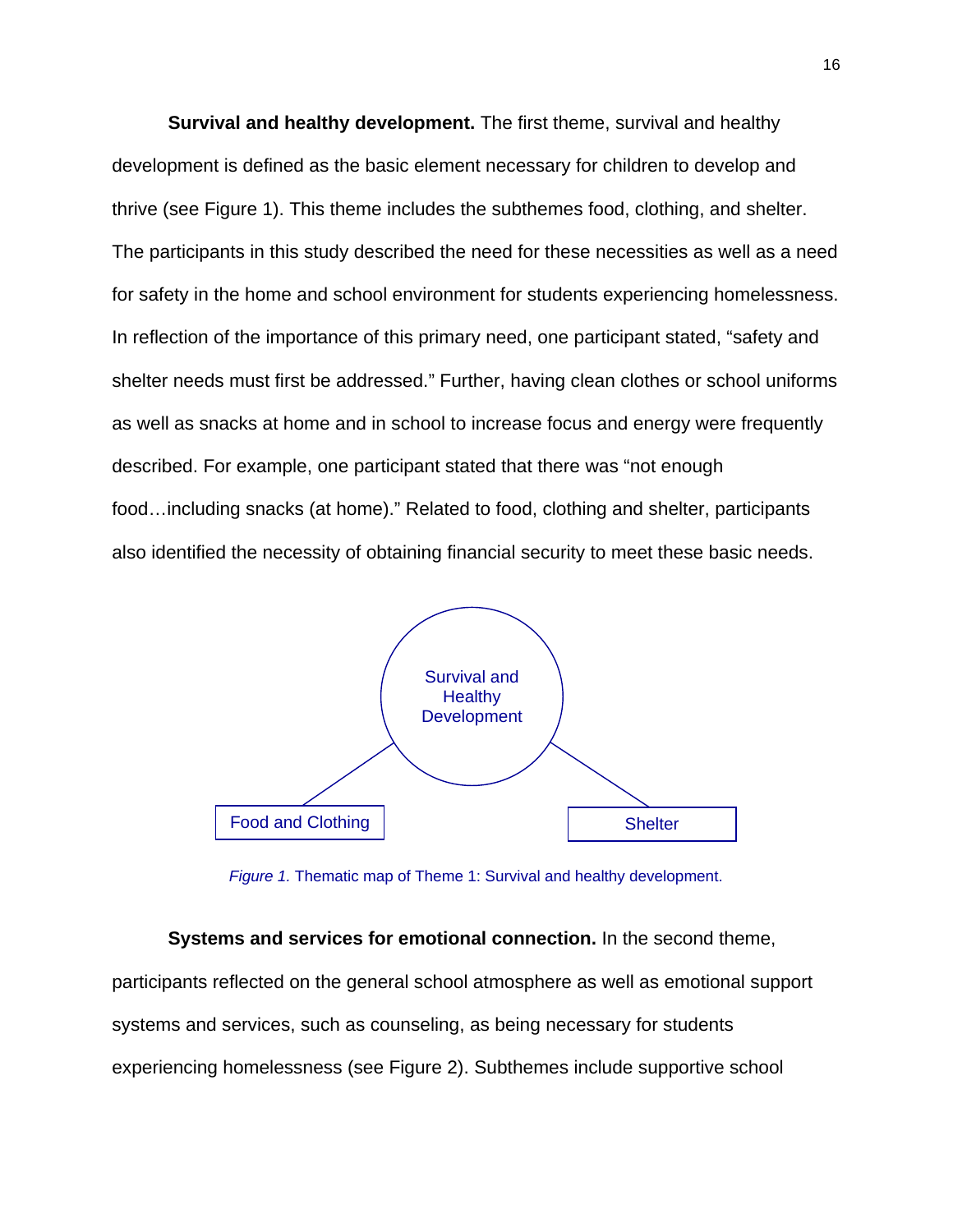atmosphere, supportive relationships, parental involvement and support; counseling needs; and individual and group counseling (skill building: goal setting, communication and stress management). Participants commented that students experiencing homelessness need "understanding that they are not the only ones in the situation." Further, one participant stated that educators should be "supporting students so they don't feel alone and disconnected." Participants also consistently mentioned the importance of students feeling a sense of belonging and stability in their environment. They reported that students experiencing homelessness feel isolated in the school and require supportive services to help them feel a sense of connectedness, such as counseling approaches that support both personal and social development. The necessity of accessible counseling interventions, including individual and group counseling that addresses emotional support and skill building, were also persistently affirmed. Moreover, developing communication skills and stress and anxiety management, as well as goal setting were frequently described, with one participant suggesting that educators "meet with student[s] to set short and long term goals for their future – this gives them hope and a focus as long as they know they will be supported in their efforts."

In general, supportive relationships with counselors, parents, peers, and other educators were recognized as significant socio-emotional needs for students to ensure they feel supported and connected. Participants often mentioned including and educating parents so they can better support their children emotionally. One participant suggested "student/parent awareness of rights/accommodations under the Homeless Act [McKinney-Vento 2001] as appropriate" in order for parents to optimally advocate for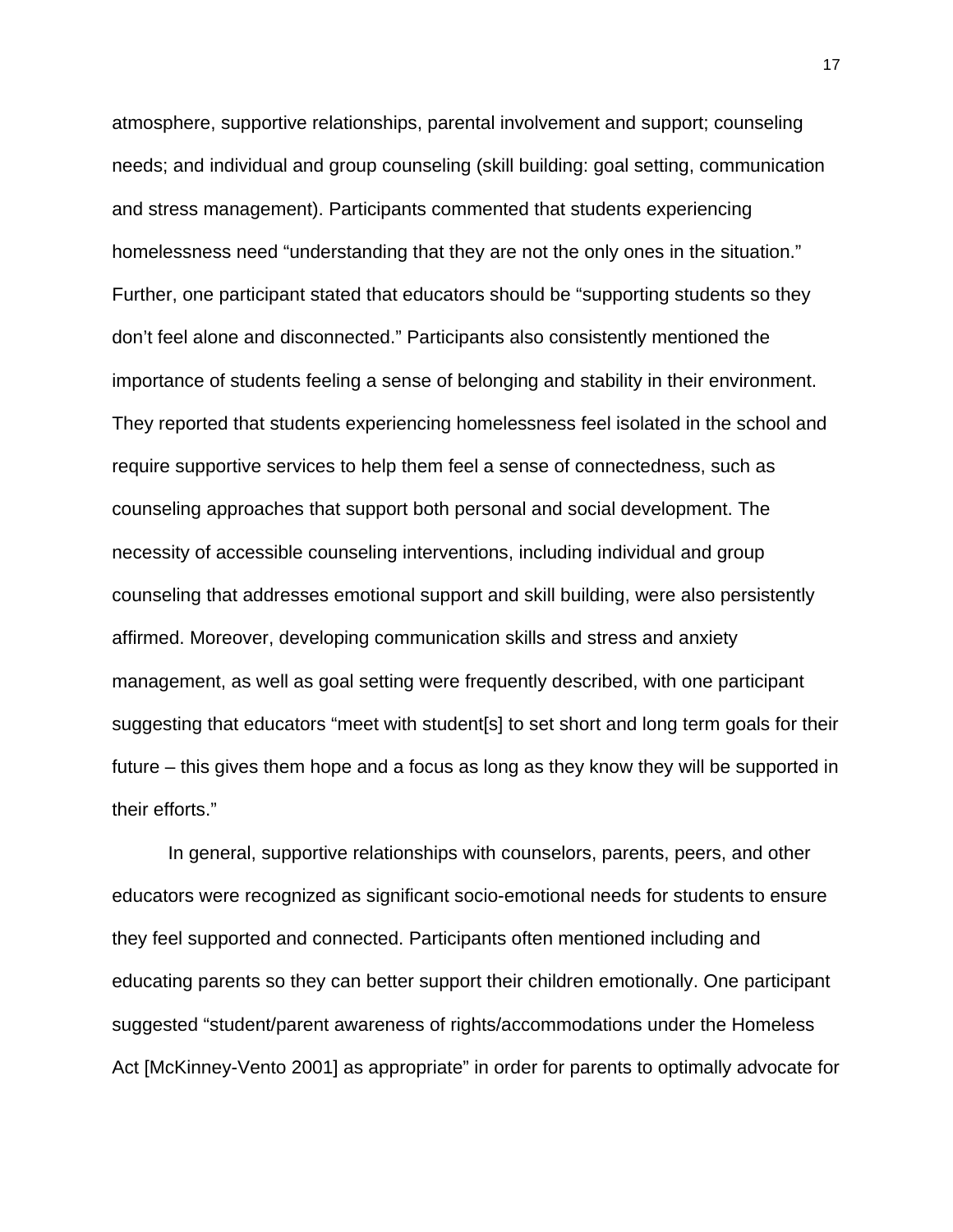their children. Another suggested that schools "provide parents with a list of social/services/resources." Consistent within the context of supportive relationships, others highlight the value of healthy, encouraging relationships with peers and "positive relationships with teachers/counselors."



*Figure 2: Thematic map of Theme 2: Systems and services for support and connection.* 

**Academic services and supports.** In the third theme, participants identified the inclusion of additional academic support systems to improve academic success (see Figure 3). Subthemes include having a location to study, school supplies, career and college planning, and academic services. In order to contend with the educational level of their peers with consistent housing, on the most basic level, participants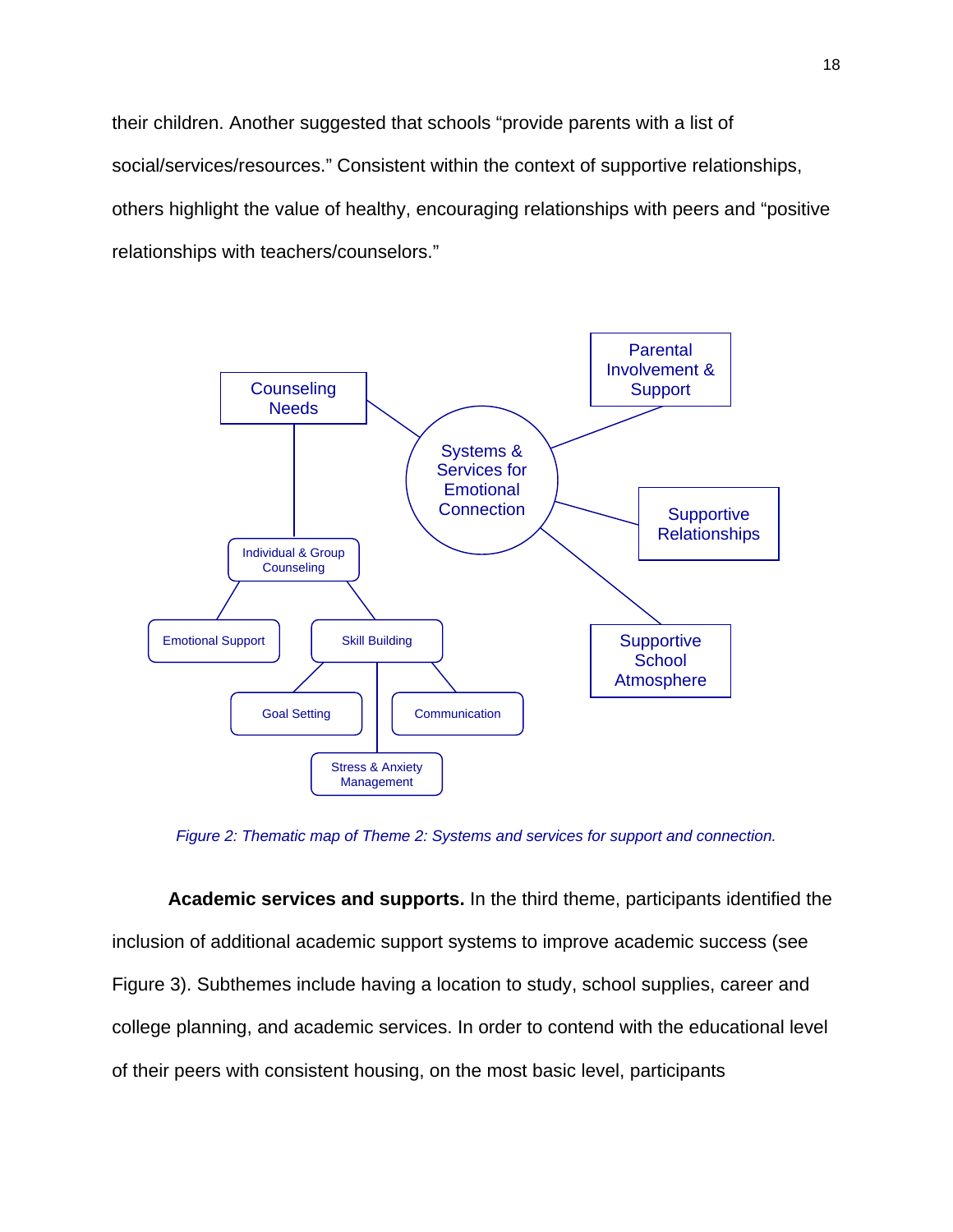recommended that students obtain academic supplies such as pencils, notebooks and school uniforms. For instance, one participant stated that students experiencing homelessness need "supplies to complete school assignments: scissors, glue, crayons, notebooks." Moreover, participants suggested the need for a consistent and quiet location where students can study and complete assignments, since privacy may be lacking where they live. Additionally, supplemental services such as assessments to determine appropriate class placements, after/before school programs to provide additional learning opportunities and tutoring programs were recommended as necessary for students to be on track with their peers. Further, participants proposed that students experiencing homelessness should "not [be] penalized by teachers for school absences or failure to complete required assignments due to homeless [ness]" and that they are given opportunities to "[overcome] educational needs that have not been met due to transitions and moving."

Most notably, related to their academic development, participants identified a need to ensure students are career and college ready through creating educational plans and addressing financial concerns related to application fees, cost of college, and cost of tests required for admission. This includes the need for providing resources and support for students to evaluate their post-graduation plans and prepare for college. For example, a participant suggested, "creating a plan to let homeless students know they can attend college."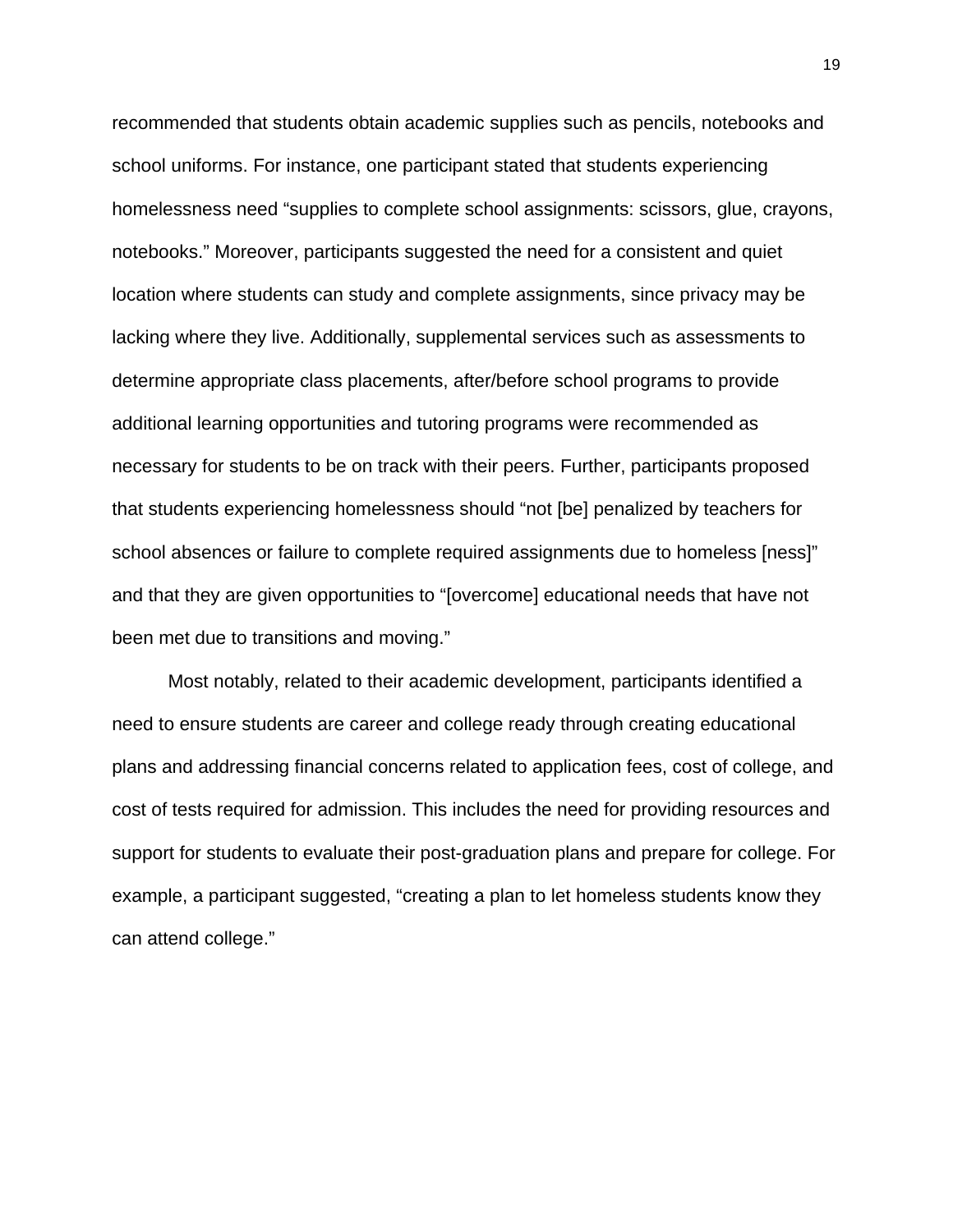

*Figure 3:* Thematic map of Theme 3: Academic services and supports.

**Access to and knowledge of services.** The final theme, closely related to the first three themes, is the need for students and families experiencing homelessness to have access to and knowledge of the services available to them (see Figure 4). This theme includes the subthemes transportation, access to resources and knowledge of resources and policies. Included in this theme is transportation to and from school with one participant noting that students experiencing homelessness have "difficulty arriving on time to school because they take the bus from far away." Participants identified a need for accessible and reliable transportation as it ensures students can attend school and outside academic functions consistently and timely each day.

Participants further describe a need for available resources for students and families experiencing homelessness so they can "connect with outside [agencies] to provide for basic needs – food, shelter, clothing, etc." Within this service context, many participants highlighted the need for a resource specialist to "assist with needs at the place of residence". Further, obtainable referrals to resources in the community were frequently identified as well as ability to access these general services. They also discussed the importance of counselors, faculty, administrators and parents knowing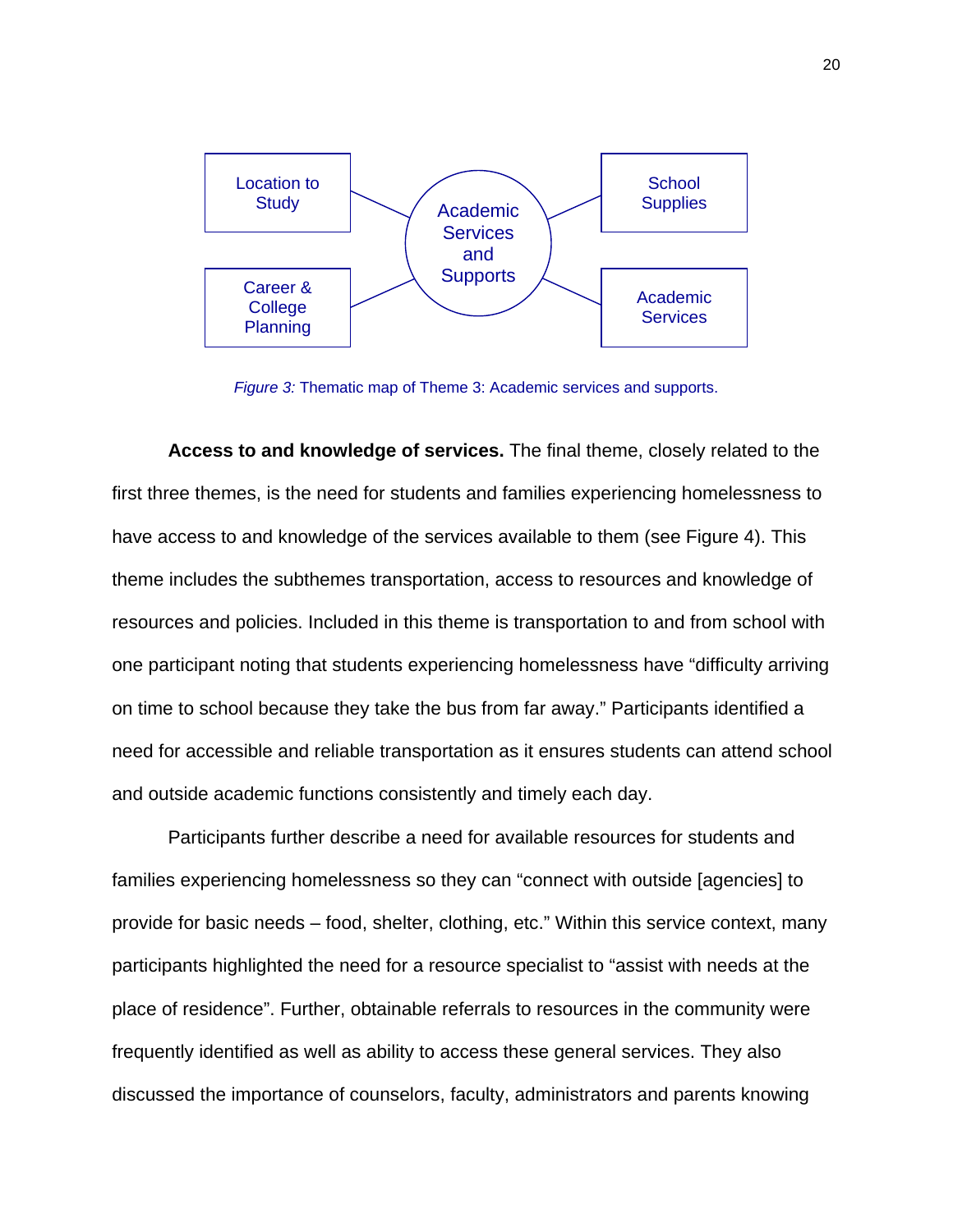policies such as the McKinney-Vento Homeless Assistance Act (2001) to better understand the rights of the child and to be able to advocate to remove barriers.



*Figure 4:* Thematic map of Theme 4: Access to and knowledge of services.

## **Relationships Between Reported Needs and Level and Location**

In order to further investigate the suggested needs of students experiencing homelessness and to explore whether there are possible differences between groups, frequencies on all reported needs were run, as well as chi-square analyses. The frequencies suggest the possibility of differences between the participant's school level and location and their perceptions of the students' needs. Although academic needs were reported at similar frequency, when broken down by sub-theme, career planning, was reported more frequently for those at the high school level (17.8%), than at the middle (11.6%) or elementary school levels (5.4%). Survival needs were reported more frequently among elementary school counselors (22.5%), than middle (12.8%) or high school counselors (13.6%). Further, the need for access and knowledge of services was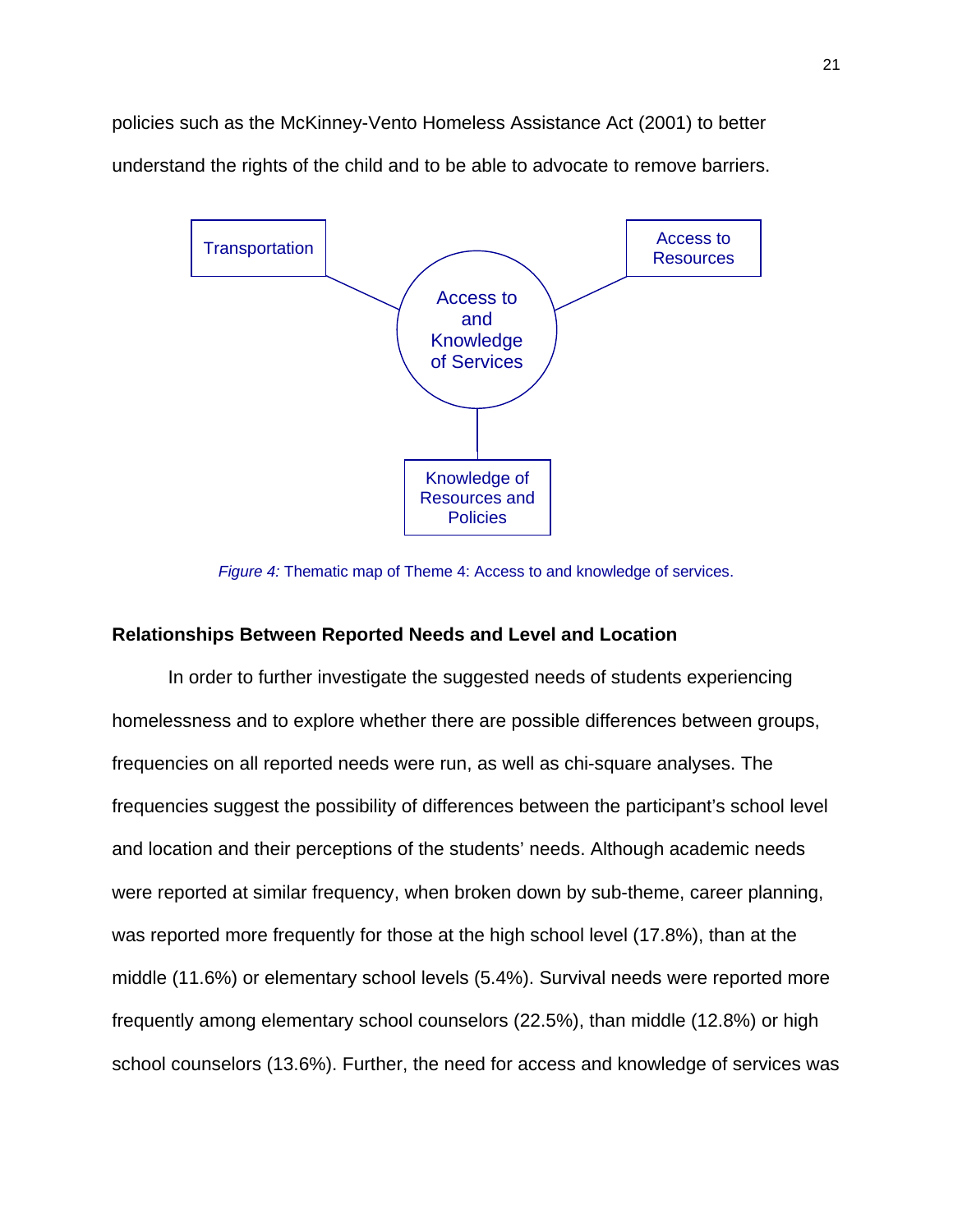reported more frequently by participants at the high school (14.7 %) and middle school levels (14%), than at the elementary school level (7.9%). See Table 1.

| <b>Reported Need</b>    | <b>Elementary</b> | <b>Middle</b> | <b>High</b> | <b>Total Responses</b> |
|-------------------------|-------------------|---------------|-------------|------------------------|
| Academic                | 49 (29.9%)        | $25(29.1\%)$  | 45 (23.6%)  | 121                    |
| Survival                | 37(22.5%)         | 11(12.8%)     | 26(13.6%)   | 75                     |
| Emotional<br>Connection | 52(31.7%)         | $25(29.1\%)$  | 54(28.3%)   | 134                    |
| Access and<br>Knowledge | $13(7.9\%)$       | 12(14.0%)     | 28(14.7%)   | 54                     |
| Career                  | $9(5.4\%)$        | 10(11.6%)     | 34(17.8%)   | 54                     |
| Parental                | $4(2.4\%)$        | 3(3.5%)       | $4(2.1\%)$  | 11                     |
| Total                   | 164               | 86            | 191         | 449                    |

## **Table 1**

*Frequencies of Reported Needs by School Level* 

Some similarities and differences were also suggested by location (rural, urban, and suburban). For instance, academic support needs were reported consistently across locations. However, rural school counselors reported survival needs slightly more frequently (22%) than suburban (15.3%) or urban (15.3%) school counselors. Emotional connection was reported frequently across all three locations; however, rural school counselors (24.8%) reported this need less frequently than suburban (30.1%) or urban school counselors (32.8%). Additionally, suburban (14.3%) and rural school counselors (12.8%) reported needs related to career planning more frequently than urban school counselors (8.0%). Lastly, urban school counselors reported needs related to parent involvement more frequently (5.8%). See Table 2.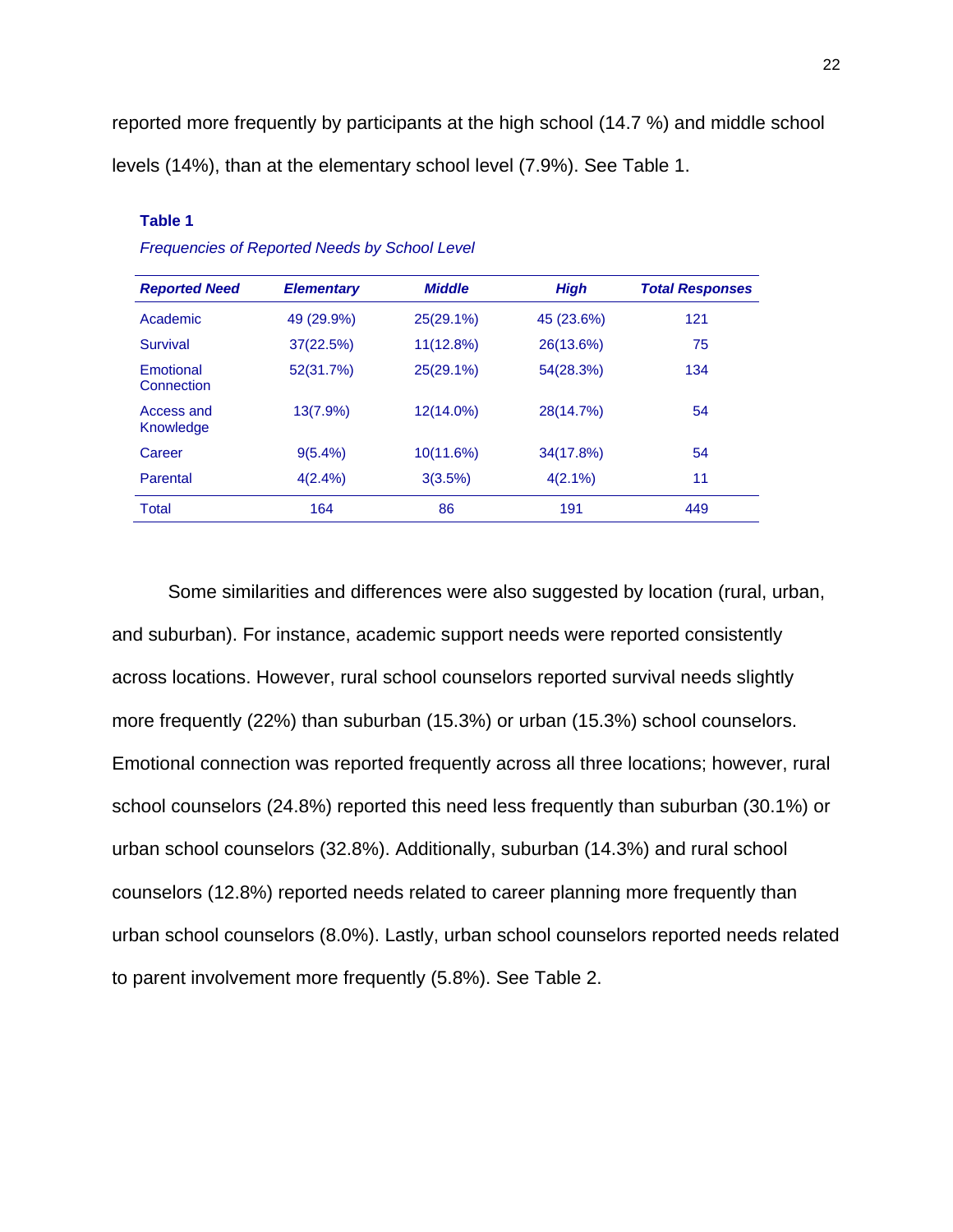#### **Table 2**

| <b>Reported Need</b>    | <b>Suburban</b> | <b>Rural</b> | <b>Urban</b> | <b>Total Responses</b> |
|-------------------------|-----------------|--------------|--------------|------------------------|
| Academic                | 53(27.0%)       | 29(26.6%)    | 37(27.0%)    | 121                    |
| Survival                | $30(15.3\%)$    | 24(22.0%)    | 21(15.3%)    | 75                     |
| Emotional<br>Connection | 59(30.1%)       | 27(24.8%)    | 45(32.8%)    | 134                    |
| Access and<br>Knowledge | 23(11.7%)       | 15(13.8%)    | 15(10.9%)    | 54                     |
| Career                  | 28(14.3%)       | 14(12.8%)    | $11(8.0\%)$  | 54                     |
| Parental                | 3(1.5%)         | $0(0.0\%)$   | 8(5.8%)      | 11                     |
| <b>Total</b>            | 196             | 109          | 137          |                        |

*Frequencies of Reported Needs by School Location* 

In order to investigate whether there were significant relationships between participants' reported needs by the categorical values, level (elementary, middle, and high school) and location (urban, rural, and suburban), chi-square tests were performed. Significant relationships were found between level and those counselors who reported survival needs,  $X^2(3, N = 159) = 9.59, p = .02$  and career needs,  $X^2(3, N = 159) =$ 19.88,*p* = .00. No significant relationships were found between school level and academic,  $X^2(3, N = 159) = 2.90, p = .42$ ; emotional connection,  $^2(3, N = 159) = 3.03$ ,  $p = .36$ ; access and knowledge,  $X^2(3, N = 159) = 6.56$ ,  $p = .09$ ; or parental needs  $X^2(3, N = 159)$  $N = 159$ ) = .51,  $p = .96$ . Relationships between school location and academic,  $X^2(3, n = 159)$ 159) = 0.67,  $p = .92$ ; survival,  $X^2(3, N = 159) = 6.60$ ,  $p = .08$ ; access and knowledge,  $X^2(3, N = 159) = .71, p = .86$ ; or career needs,  $X^2(3, N = 159) = 5.09, p = .16$ , were not found to be significant. However, the percentage of participants reporting emotional connection,  $X^2(3, N = 159) = 9.18$ ,  $p = .03$  and parental needs,  $X^2(3, N = 159) = 10.15$ ,  $p$ = .02 were found to have significant relationships by school location.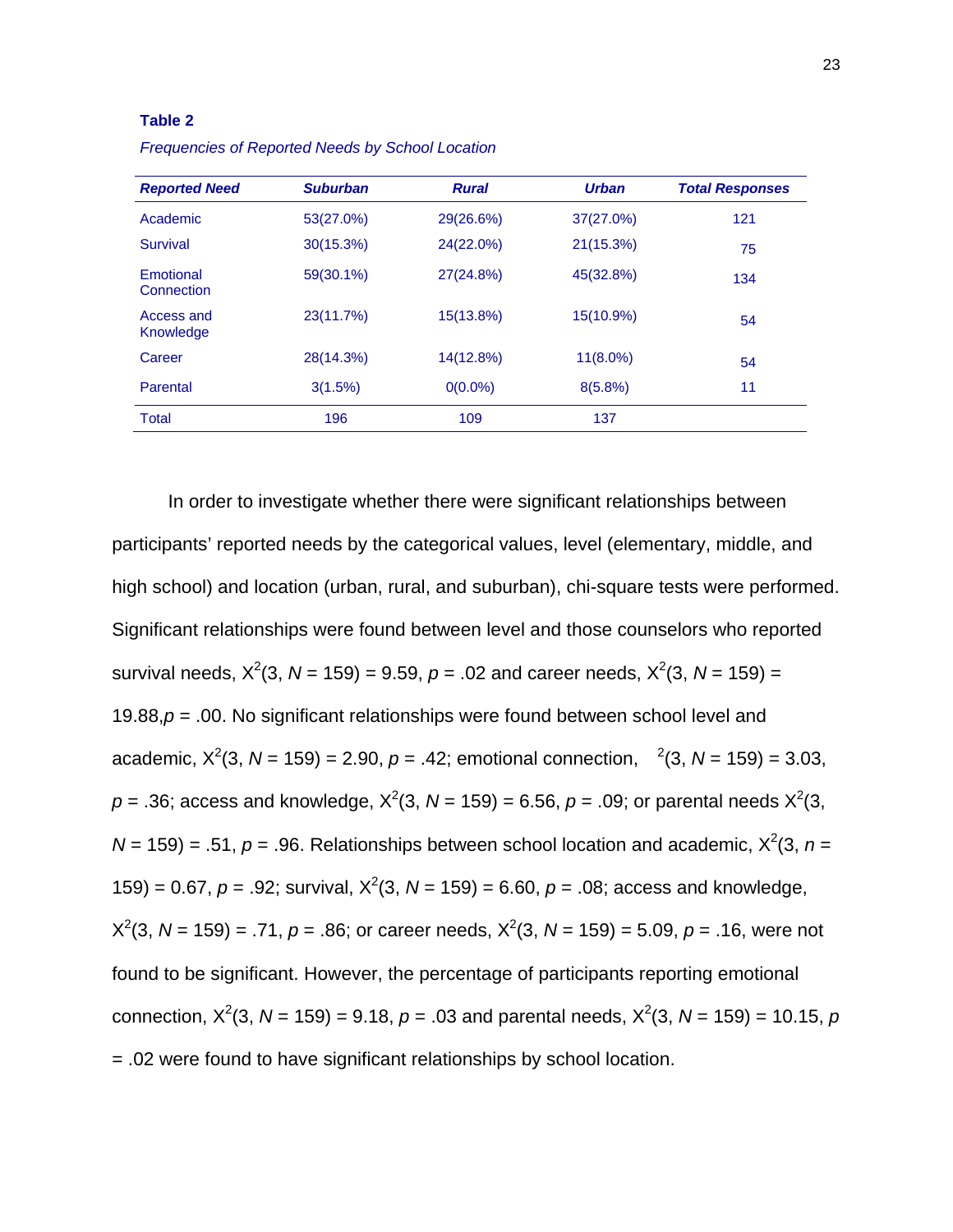## **Discussion**

The results of this study offer an improved understanding of the needs of students experiencing homelessness from a school counseling perspective. Although there is literature suggesting the general needs of children experiencing homelessness (Aviles & Helfrich, 2004; Baggerly, 2004; Browne, 1993; Buckner, 2008; Daniels, 1992; Hicks-Coolick et al., 2003; Strawser et al., 2000), this study expands current knowledge through an educational perspective by describing school counselors' perspectives on these needs, as well as investigating differences between level and location of schools. School counselors, who address the emotional, behavioral, and academic needs of all students (ASCA, 2012), offer unique insight as the frequency and regularity of their interactions with students experiencing homelessness affords them a distinct advantage in identifying their needs at the school level. These findings reaffirm the importance of individually tailored services to address these needs.

The findings of this study qualify aspects of prior research that describe the needs of students experiencing homelessness including the importance of identifying survival needs (care needs), safety needs, emotional needs, and service needs (Aviles & Helfrich, 2004; Daniels, 1992; Hicks-Coolick, et al., 2003). Additionally, this research affirms and reiterates the need for academic support such as tutoring programs (Grothaus et al., 2011), counseling services (Hicks-Coolick et al., 2003; Strawser et al., 2000) and supportive and safe school environments for students experiencing homelessness (Hausman & Hammen, 1993; Strawser et al., 2000). However, this study supplements current frameworks for identifying student needs in schools through the identification of career and counseling needs and specific counseling objectives (goal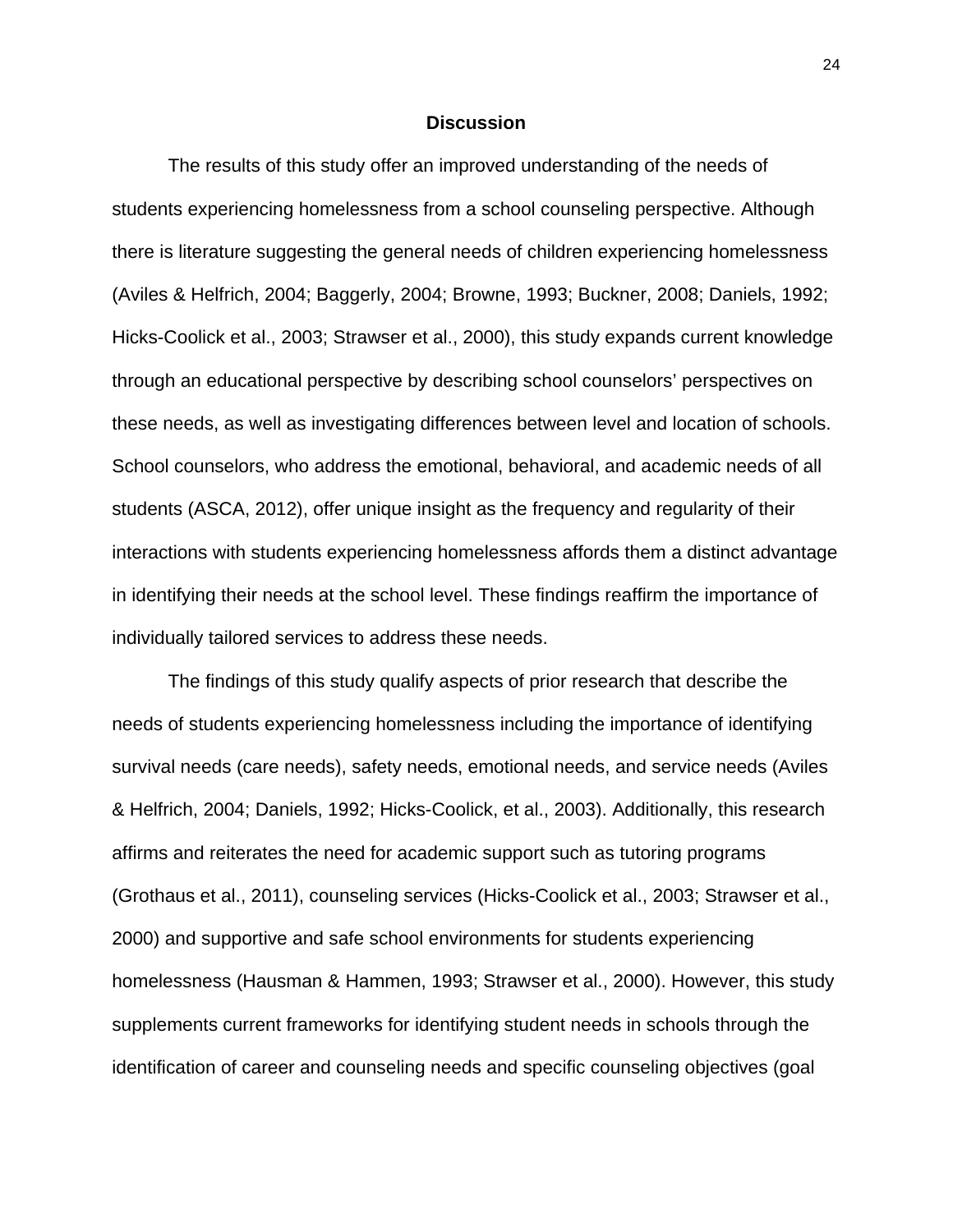setting, communication skills, stress, and anxiety management) from school counselors' perspectives. Additionally, this research offers added insight into the importance of knowledge and access to resources and services as a need for students experiencing homelessness. Further, it provides a clear direction for educators and service providers when assessing the specific needs of individual students in schools, as well as highlights the differences in needs that students may experience at different levels or locations of their schools. The distinguishable themes presented within this research provide a clear framework for service providers in the provision of individually tailored and developmentally appropriate services for students experiencing homelessness.

## **Implications for School Counselors**

The results of this study render both clinical and academic implications for school counselors, offering a valuable and often overlooked perspective on homelessness. The four identified themes presented within this research will better inform the practices of school counselors and service providers to support students experiencing homelessness. The distinctive lens of this study will also foster the development and implementation of tailored services to target students experiencing homelessness at varying levels and locations of educational settings.

The findings of this study support the previous literature in their emphasis on meeting student's basic survival needs (Aviles & Helfrich, 2004; Browne, 1993; Buckner, 2008; Daniels, 1992; Hicks-Coolick et al., 2003). This study reaffirms the importance of identifying and attending to the survival needs of students, especially as deficiencies impacting healthy physical development and safety may not be easily recognizable in a school setting. The prominent survival needs acknowledged within this study hold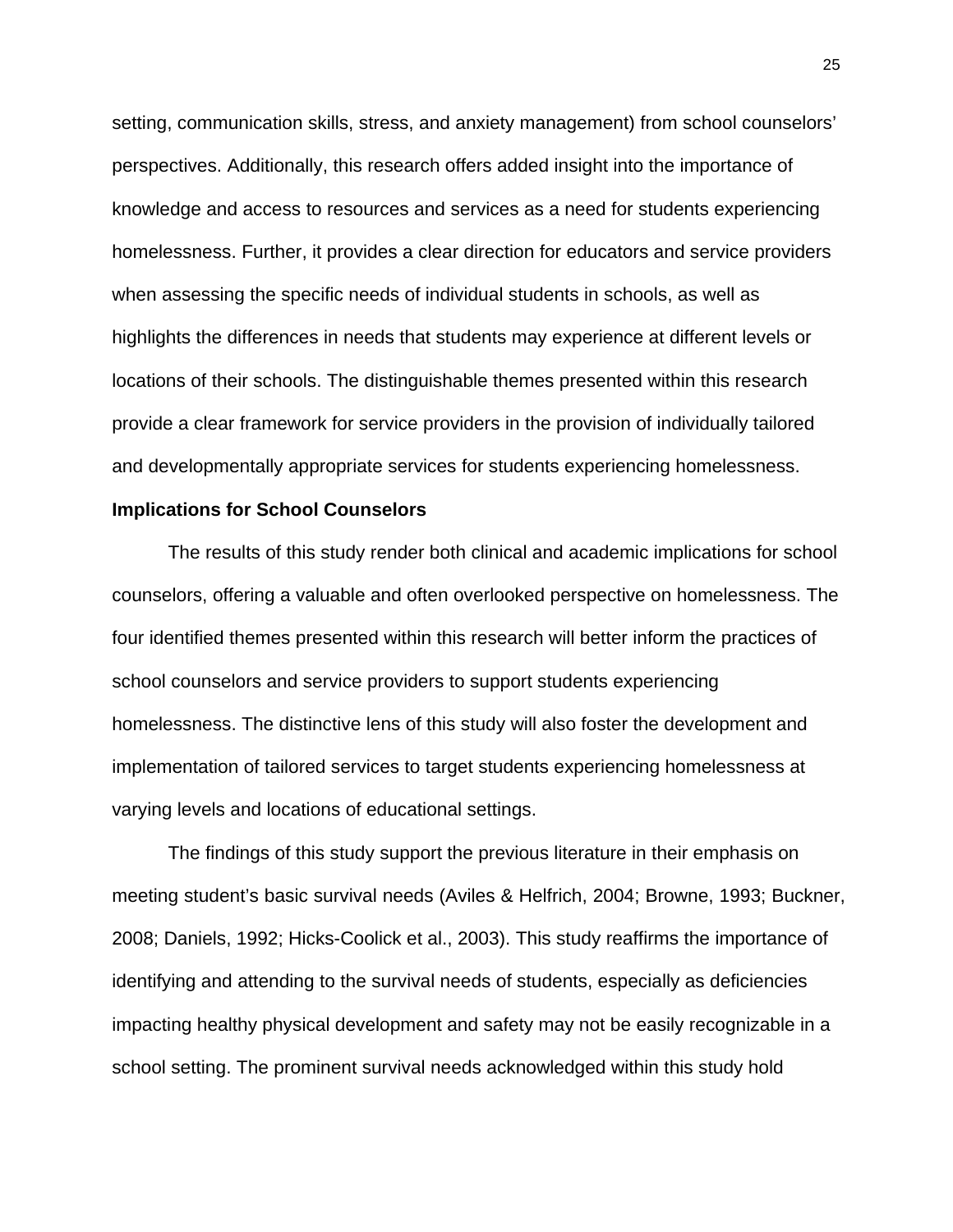meaningful implications for educators and service providers. For example, school counselors may be more inclined to keep a donated collection of clothing and snacks on hand for students in need to help them maintain focus and energy during the school day (Daniels, 1992). In light of these findings, school personnel may also extend efforts to obtain snacks on days when tests or large assignments are given. Moreover, they will want to ensure students are enrolled in reduced or free lunch programs to alleviate the financial burden on the parents. As suggested by this study, the survival needs of students experiencing homelessness may differ depending on the level of the school. For example, elementary school students may have very different survival needs as compared to high school or middle school students.

The findings of this study also reiterate the value of ensuring that students form safe and secure relationships with faculty and peers within the school. School counselors should be especially sensitive to the interpersonal impacts resulting from student transience and seek to foster opportunities for students to build closeness with others (Baggerly & Borkowski, 2004). Further, the findings substantiate the need for school counselors and service providers to create a positive school environment that fosters a sense of connectedness and belonging. Given that strong parental relationships are seen as protective factors for those experiencing homelessness (Herbers et al, 2011), it is imperative for counselors to encourage active parental involvement and support in school-based interventions. The need for parental engagement verified within this study implies regular interaction between school counselors and families to impart the knowledge and skills necessary for parents to adequately support their children. Building supportive, trusting, and collaborative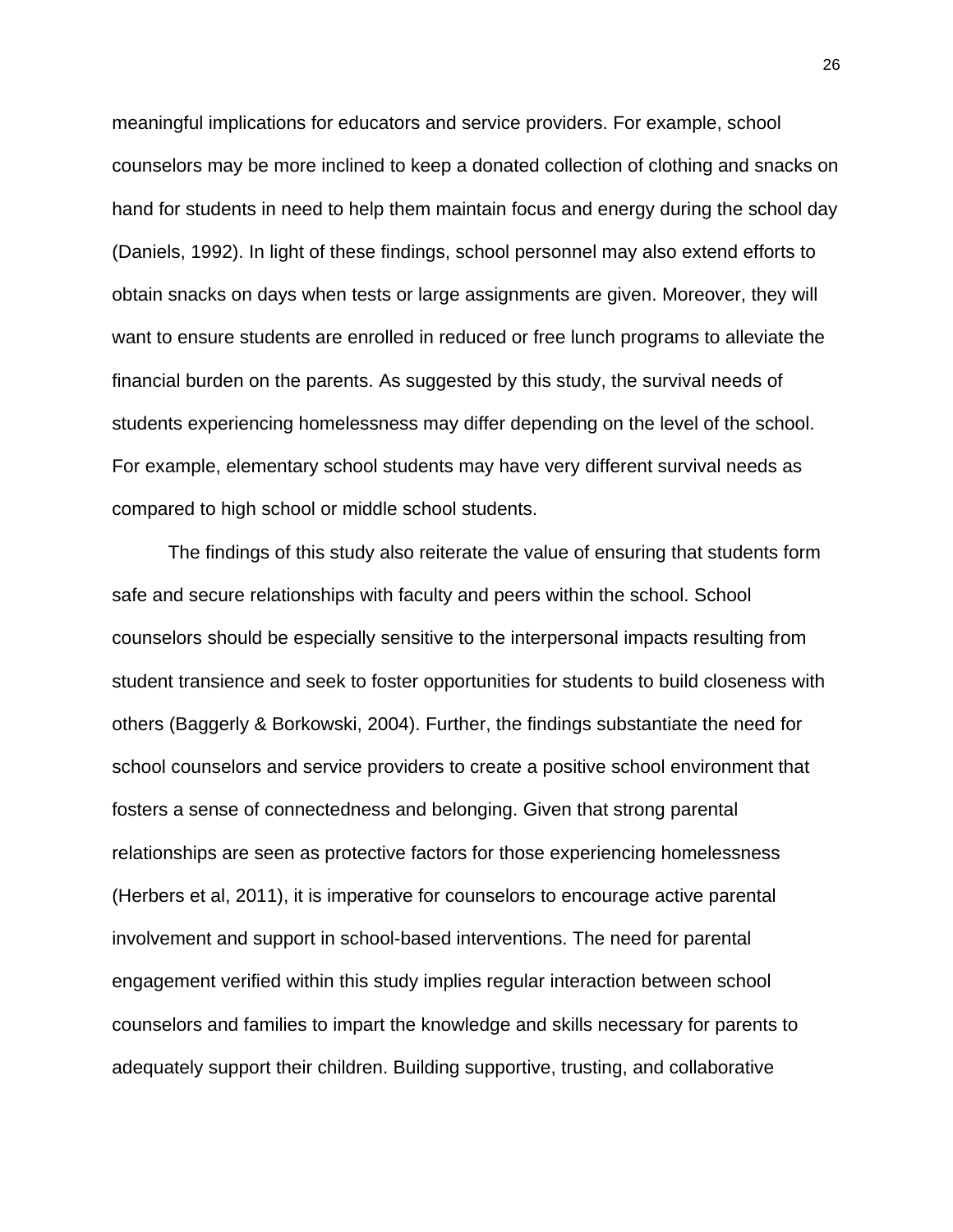relationships with family members (Amatea & West-Olatunji, 2007; Grothaus et al., 2011) is then highly important, and includes having materials on services and programs available, as well as having knowledge of the McKinney-Vento Homeless Assistance Act (Gaenzle, 2012; Julianelle & Foscarinis, 2003; Strawser et al., 2000). The identified need for secure and safe attachments within this study, both within the school setting and the family dynamic, implies that school counselors should implement more interpersonally attuned interventions that capitalize on relationship strengths.

Additionally, involving students in school counseling or outside mental health services, such as group and individual counseling, may enhance their personal growth and provide them with further emotional support (Baggerly & Borkowski, 2004; Grothaus et al., 2011). The findings of this study imply school counselors should regularly incorporate communication skill building, social skills enhancement, goal setting and anxiety and stress management into their interventions. In addition, introducing topics of problem solving and self-esteem are advantageous (Grothaus et al., 2011), as this would provide a context for students experiencing homelessness to attend to and work through their emotional challenges. While the identified counseling needs within this study suggest the inclusion of particular intervention topics, it is still imperative for school counselors to individually tailor their interventions to meet the developmental needs of particular students at their schools.

Supplementing the necessity of emotional and behavioral support, school counselors in this study frequently stated the need for additional academic support. Although prior research indicates school counselors are infrequently engaged in the coordination and implementation of mentoring and tutoring programs for students

27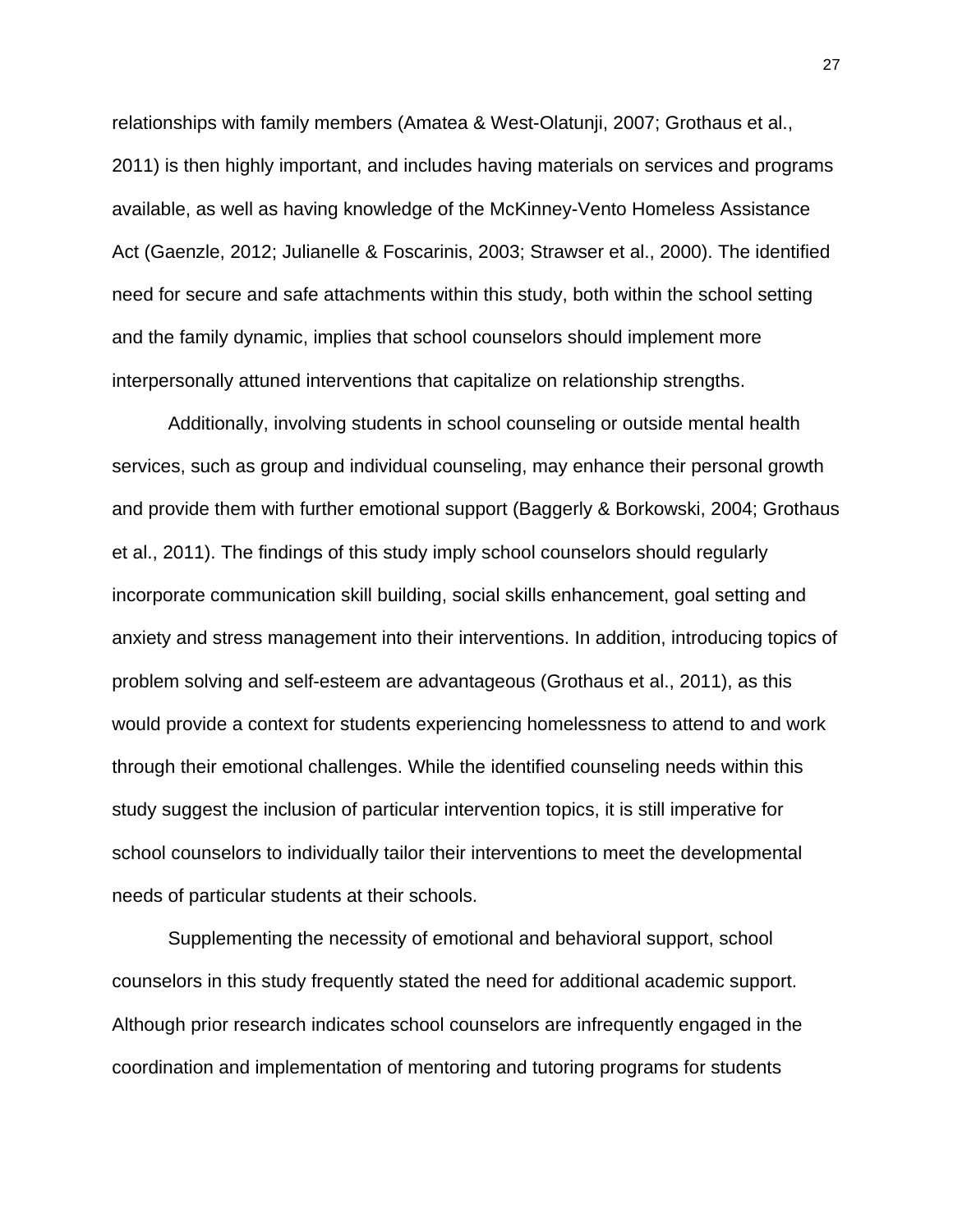experiencing homelessness (Gaenzle, 2012; Gaenzle & Bryan, 2013), the results of this study reaffirm the importance of these supportive programs (Grothaus et al., 2011; Hicks-Coolick et al., 2003). As these programs often require transportation, service providers must be prepared to coordinate transportation with administration and other school personnel to guarantee students are accessing and attending these programs. Collaboration with teachers within the classroom setting was also repeatedly described, implying that counselors should extend an effort to work jointly with teachers to ensure that students are receiving appropriate and challenging coursework remediation. This also suggests that school counselors and teachers should be attuned to each student's housing limitations and should allocate support and latitude for late assignments and late arrivals.

Within the context of identified academic needs, participants proposed a need to ensure students experiencing homelessness are both ready and prepared in their postgraduation plans. As reports of career needs were found to be significantly different based on level and location, school counselors must be attentive to their student's career goals and able to assist in their future planning pertaining to the developmental level of the students. Through devising of clear graduation goals that are frequently revisited (ASCA, 2012), school counselors can work with students experiencing homelessness to attenuate anxiety and instill a sense of direction. The findings of this study, reiterate the importance of preparing students experiencing homelessness to be career and college ready. As implied by the participants' responses, school counselors must help students access funding for college entrance tests, test preparation programs, test fees and college applications, as well as educate students and parents on financial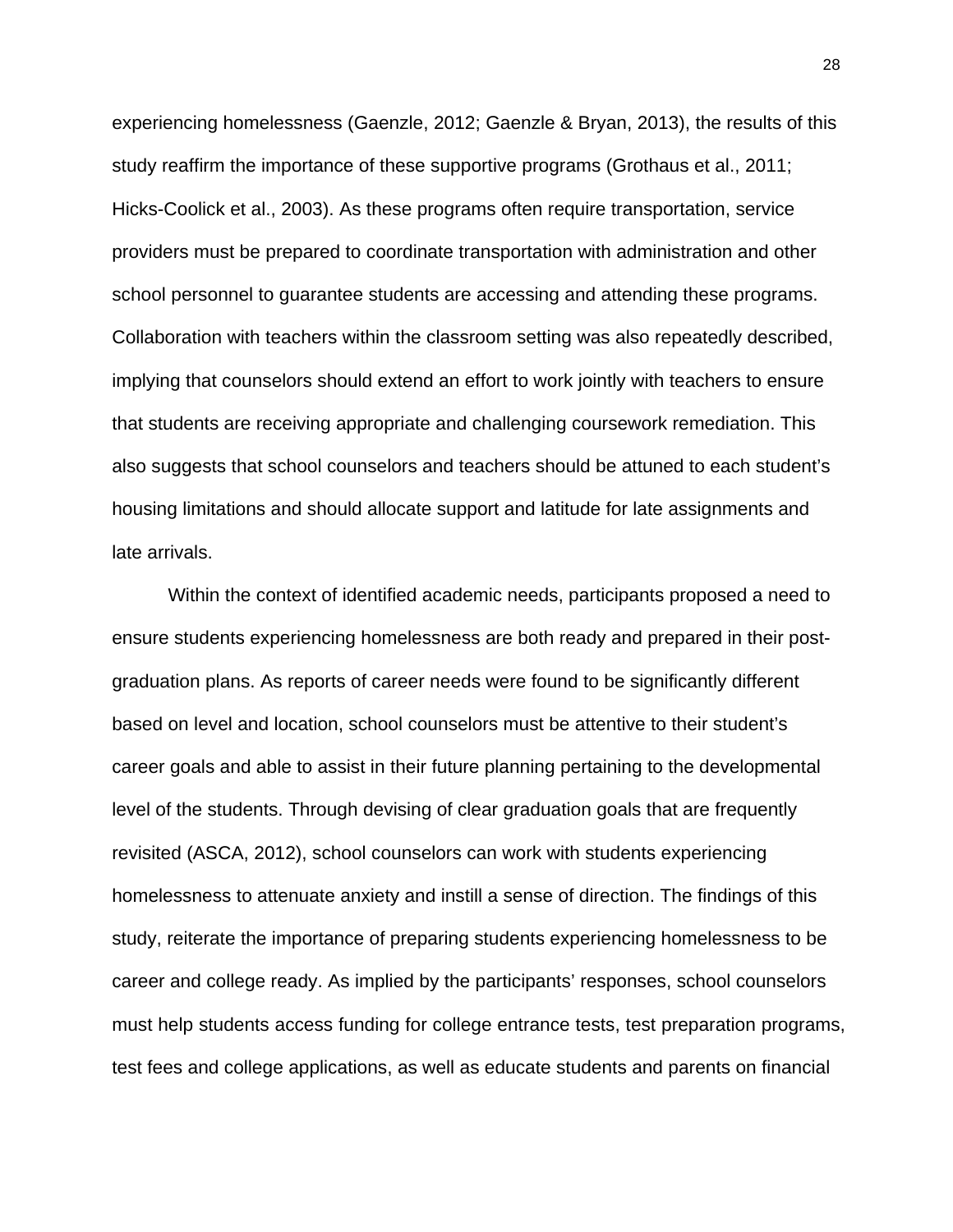aid options. Providing this information may require educators and other service providers to connect with parents in the community settings, such as shelters, so they can learn the steps students should take in order to be prepared for post-secondary planning. Given the multitude of financial and academic steps needed to enhance postsecondary vocational and college options, school counselors should begin planning early in students' academic career.

Finally, increasing knowledge of policies, agencies and supportive services within the community and school is imperative when assisting families. For instance, school counselors must have knowledge on the McKinney-Vento Homeless Assistance Act, which addresses the enrollment and transportation needs of students experiencing homelessness, as well as other barriers they may face (U.S. Department of Education, 2004). Moreover, providing families and children with tangible resources they can use at their disposal will help them to become empowered and determine how to get their needs met.

#### **Future Research**

Taking into account all of the identified needs and implied services for school counselors and service providers to satisfy these concerns, further research would elucidate more specific interventions to implement in the school setting. Although some studies have indicated the effectiveness of counseling and academic interventions with students experiencing homelessness (Baggerly & Borkowski, 2004; Grothaus et al., 2011), further research with larger samples of students and varying locations and levels is needed. More specifically, the impact of individual, small group, and large group interventions, as well as community-based partnerships is necessary to ensure best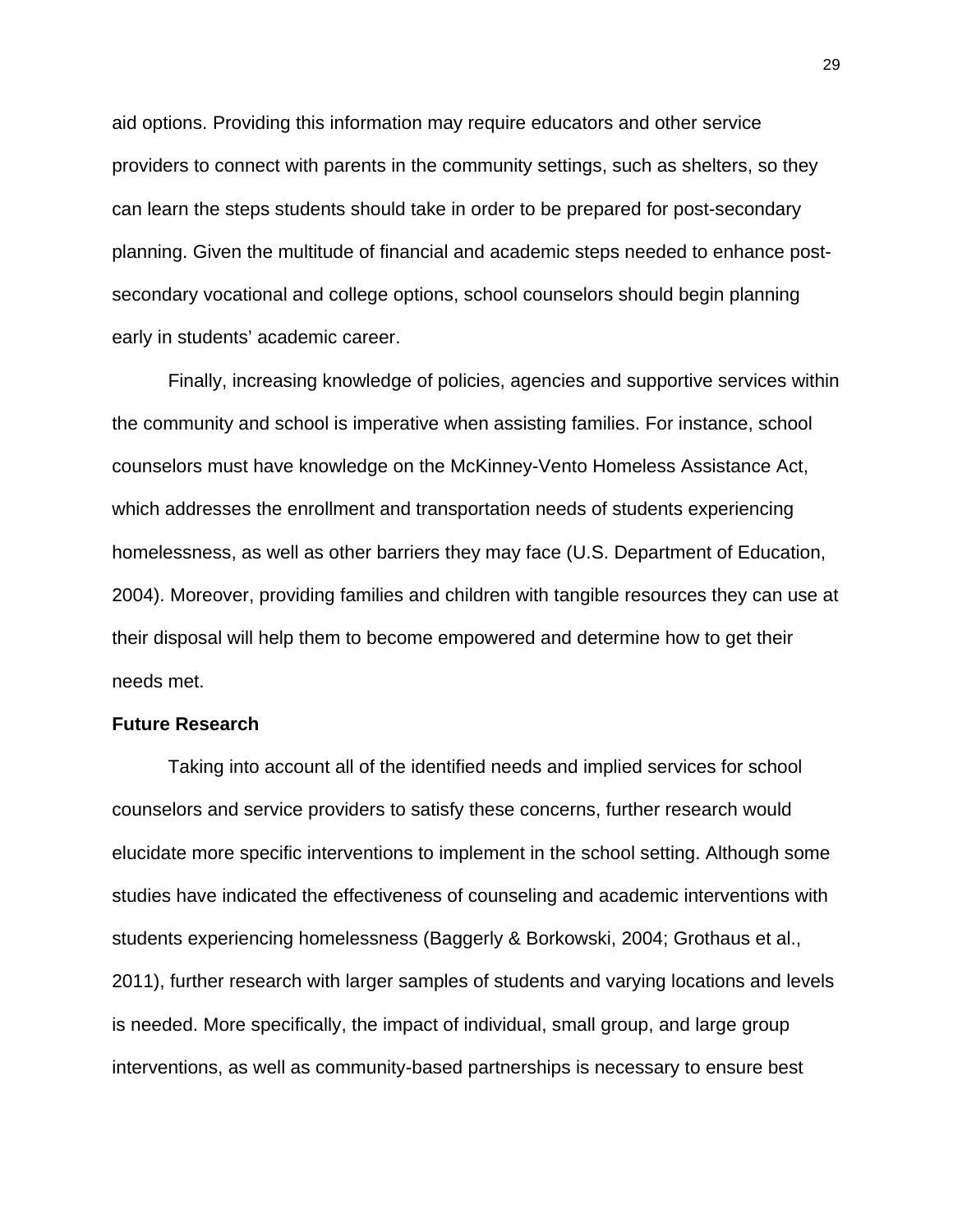practices for supporting students experiencing homelessness. Further, investigation into the career and college preparation for students experiencing homelessness is warranted, as well as gaining students' perspectives on their needs.

## **Limitations**

Limitations of this study include the inability to member check as the anonymity of the responses prevented the researchers from contacting the participants. Further, an inability to use multiple measures of data as replication and affirmation of participant responses was also a limitation as the researchers were unable to contact the participants post-study (Creswell, 2005). This study also lacks understanding of the context of the school and there was no ability for the researchers to build relationships with the participants (Heppner et al., 1999).

Furthermore, the wording of the open-ended survey question could also confound the findings of the research. The question specifically asked participants to respond to the academic, personal/social, and career planning needs of students experiencing homelessness. This question may have guided participant responses, as well as provided structure for the thematic analysis. However, this design was intentional because researchers wanted to ensure responses were aligned with the role of the school counselor, according to the ASCA National Model.

#### **Conclusions**

Although there are limitations for this study, the large participant size for qualitative data analysis represents a prominent strength. Considering that few studies explore school counselors' perspective of the needs of students experiencing homelessness, this study offers a unique lens with which to better identify the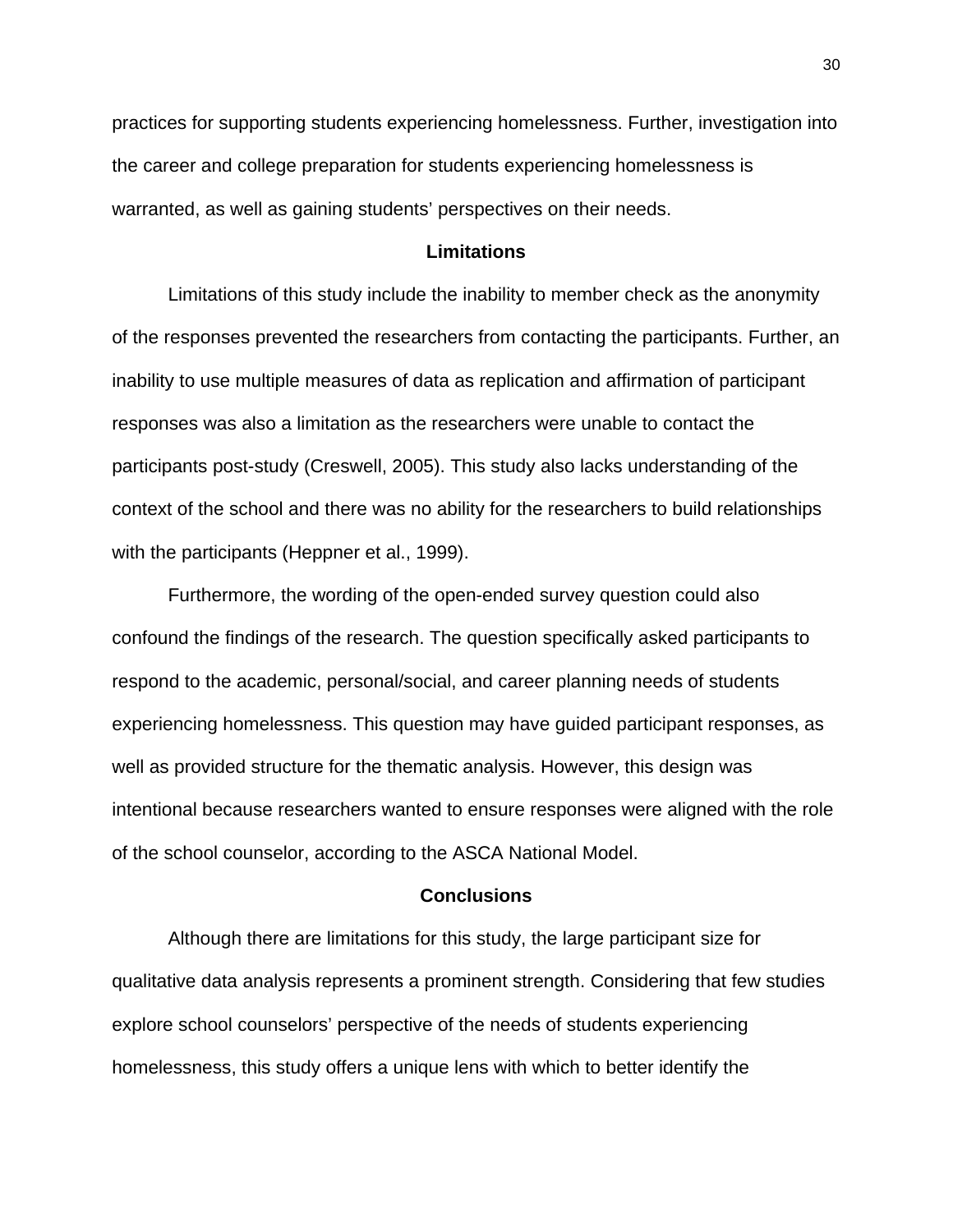educational and emotional needs of this population. Stakeholders who have a more attuned understanding of the needs of these students will be more capable of implementing developmentally appropriate and efficacious interventions to address these needs. Moreover, the findings can not only inform therapeutic and academic practices but can also improve services at the community level, potentiating the possibility for more accessible, affordable, and equitable interventions to meet these needs. This study provides an initial framework for systemic and multi-level intervention as service providers attempt to collaboratively address the identified needs of students experiencing homelessness.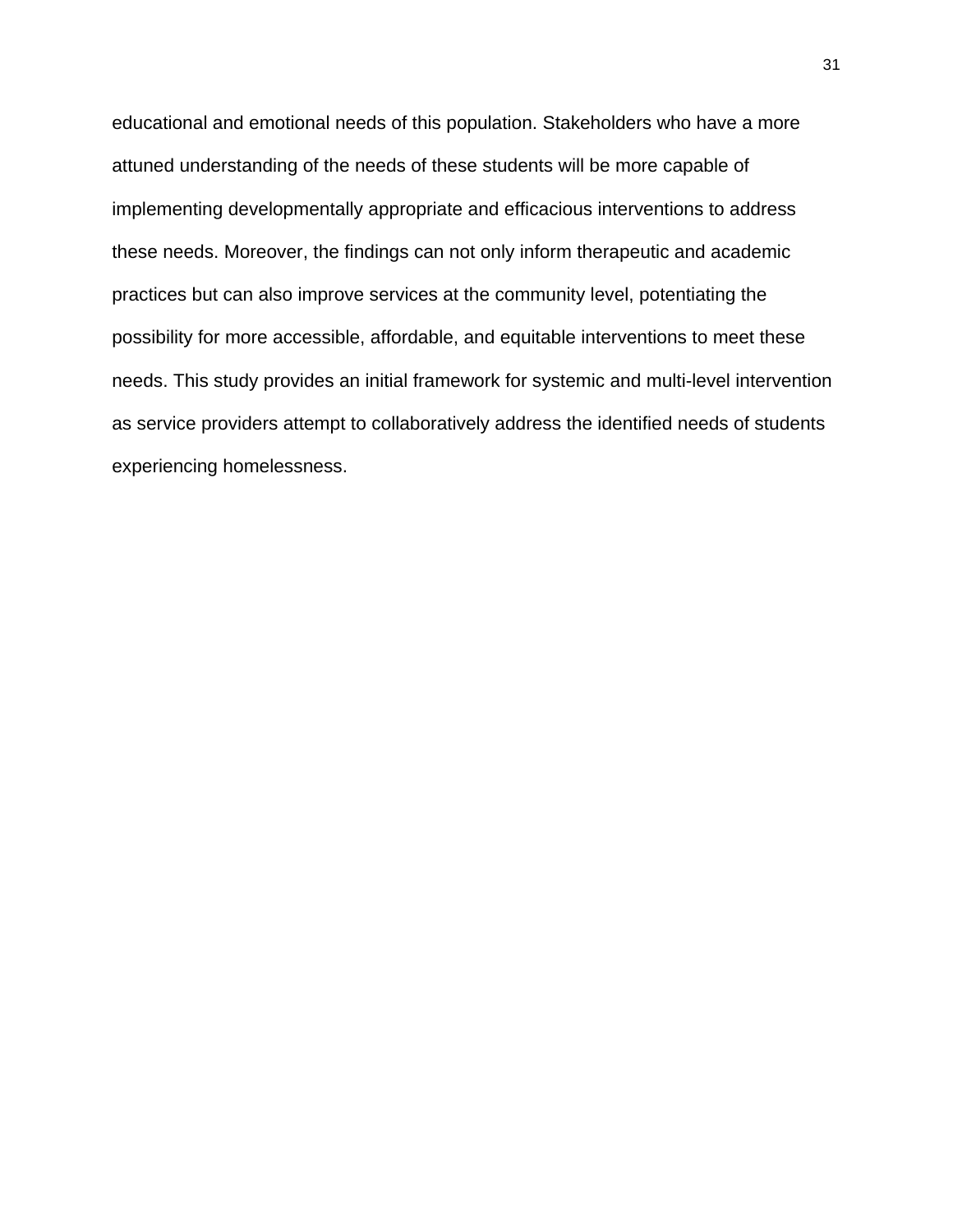#### **References**

- Amatea, E. S., &West-Olantunji, C. A. (2007). Joining the conversation about educating our poorest children: Emerging leadership roles for school counselors in highpoverty schools. *Professional School Counseling, 11*(2), 81-92. doi:10.5330/PS C.n.2010-11.81
- American School Counselor Association. (2010, August). The professional school counselor and children experiencing homelessness, Retrieved from http://asca2.timberlakepublishing.com//files/homelessness.pdf
- American School Counselor Association. (2012). *The ASCA National Model: A framework for school counseling programs* (3rd ed.). Alexandria, VA: Author.
- Anooshian, L. J. (2003). Social isolation and rejection of homeless children. *Journal of Children and Poverty, 9*(2), 115-134. doi:10.1080/10796120305435
- Attride-Stirling, J. (2001). Thematic networks: An analytic tool for qualitative research. *Qualitative Research, 1*(3), 385-405. doi:10.1177/146879410100100307
- Aviles, A., & Helfrich, C. (2004). Life skills service needs: Perspectives of homeless youth. *Journal of Youth and Adolescence, 33*(4), 331-338. doi:10.1023/B:JOYO. 0000032641.82942.22
- Baggerly, J. (2004). The effects of child-centered group play therapy on self-concept, depression, and anxiety of children who are homeless. *International Journal of Play Therapy, 13*(2), 31-51. doi:10.1037/h0088889
- Baggerly, J., & Borkowski, T. (2004). Applying the ASCA National Model to elementary school students who are homeless: A case study. *Professional School*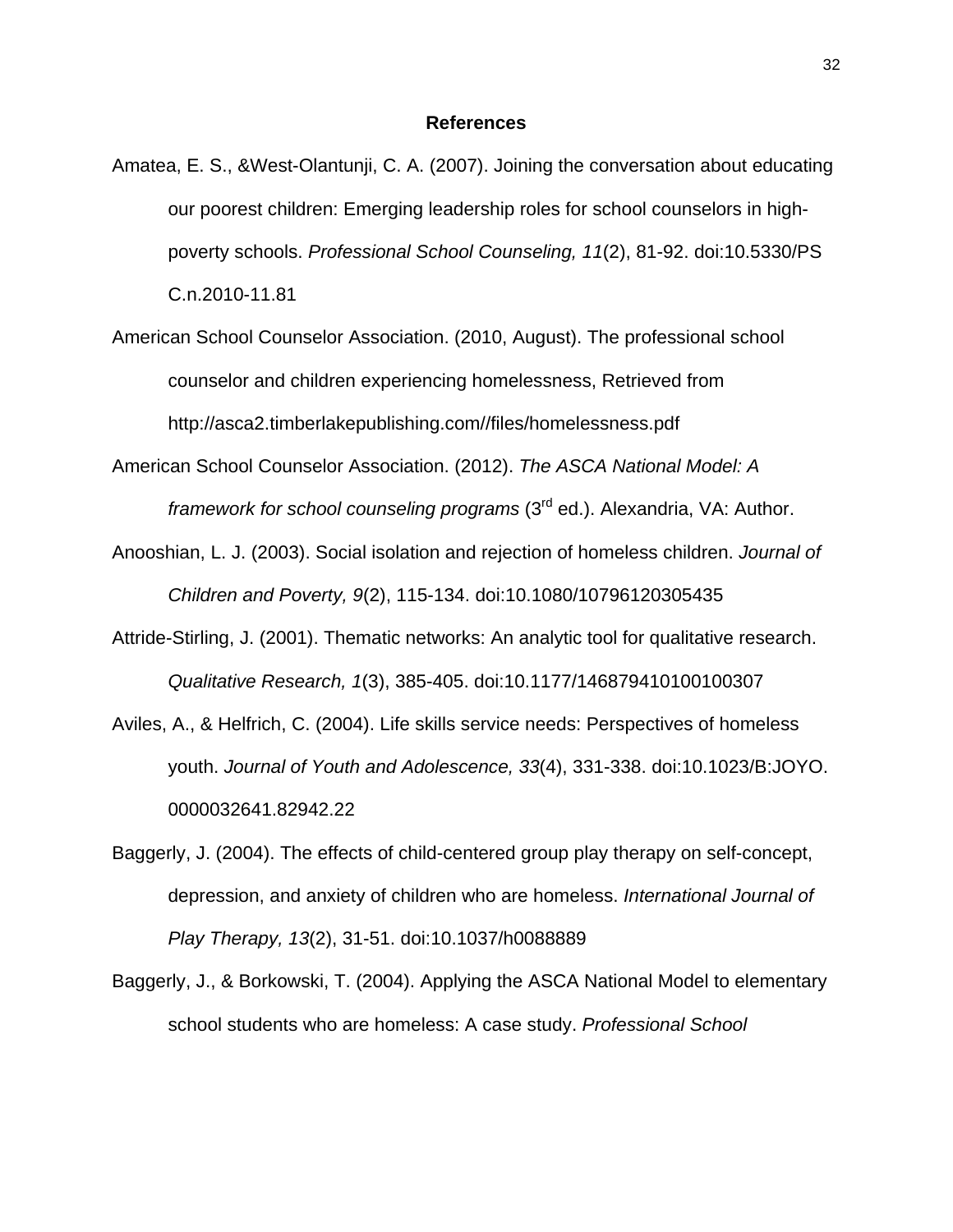*Counseling, 8*(2), 116-123. Retrieved from: http://www.biomedsearch.com/article/ Applying-ASCA-National-Model-to/126313952.html

- Biggar, H. A. (2001). *Homeless children's self-report of experiences and the role of age, history of homelessness, and current residence in academic performance* (Doctoral dissertation). Retrieved from: http://search.proquest.com/docview/ 304695473.
- Braun, V., & Clarke, V. (2006). Using thematic analysis in psychology. *Qualitative Research in Psychology, 3*(2), 77-101. doi:10.1191/1478088706qp063oa
- Browne, A. (1993). Family violence and homelessness: The relevance of trauma histories in the lives of homeless women. *American Journal of Orthopsychiatry, 63*(3), 370-384. doi:10.1037/h0079444
- Buckner, J. C. (2008). Understanding the impact of homelessness on children: Challenges and future research directions, *American Behavioral Scientist, 51*, 721-736. doi:10.1177/0002764207311984
- Buckner, J. C., Bassuk, E. L., Weinreb, L. F., & Brooks, M. G. (1999). Homelessness and its relation to mental health and behavior of low-income school-age children. *Developmental Psychology, 35*(1), 246-257. doi:10.1037/0012-1649.35.1.246
- Coker, T. R., Elliot, M. N., Kanouse, D. E., Grunbaum, J. A., Gilliland, M. J., Tortolero, S. R., & Schuster, M. A. (2009). Prevalence, characteristics, and associated health and health care of family homelessness among fifth-grade students. *American Journal of Public Health, 99*(8), 1446-1452. doi:10.2105/AJPH.2008. 147785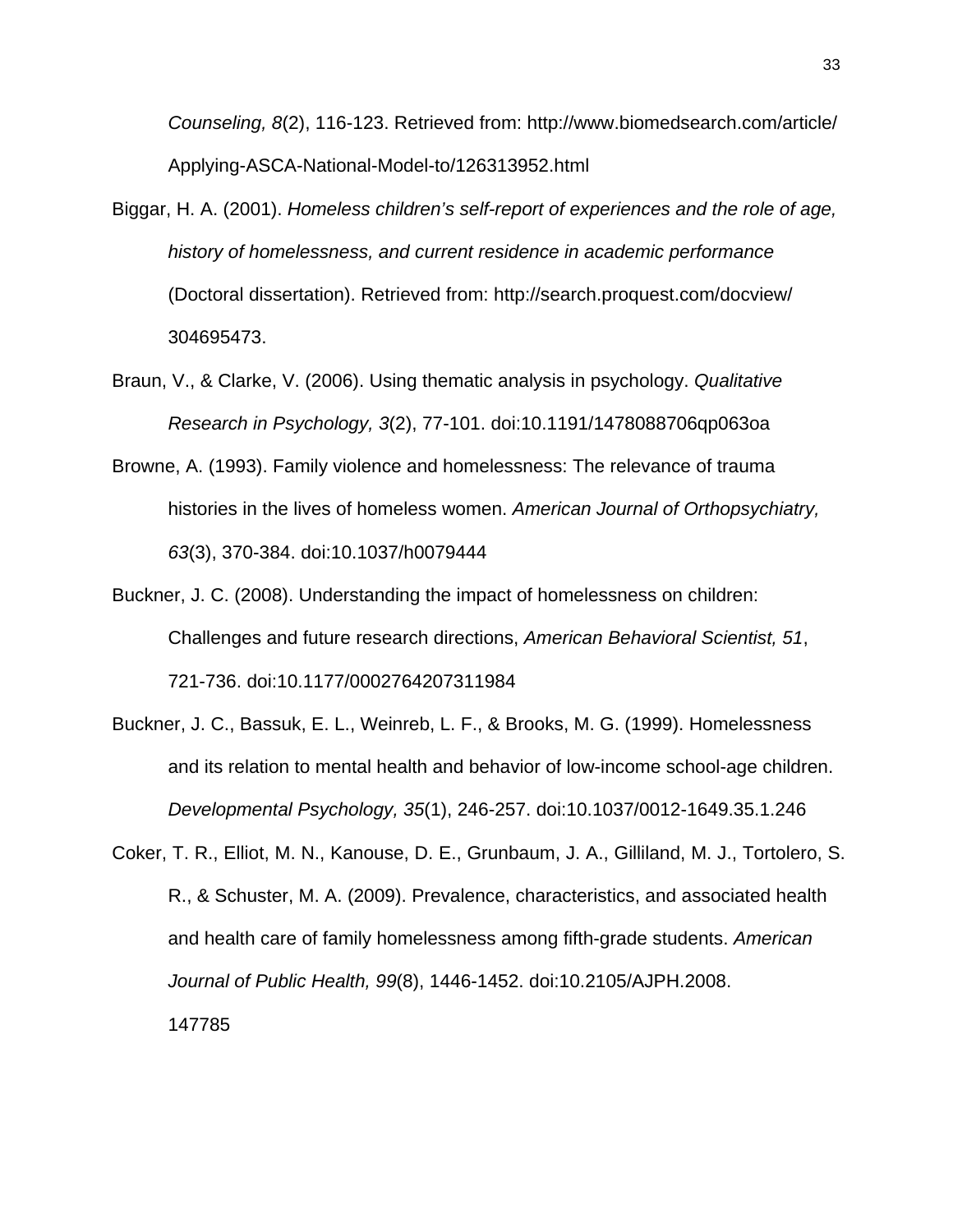- Creswell, J. W. (2005). *Qualitative inquiry and research design: Choosing among five approaches* (2nd ed.). Thousand Oaks, CA: Sage Publications, Inc.
- Daniels, J. (1992). Empowering homeless children through school counseling. *Elementary School Guidance and Counseling, 27*(2), 104-115. Retrieved from http://ezproxy.villanova.edu.ezp1.villanova.edu/login?url=http://search.proquest. com.ezp1.villanova.edu/docview/62850285?accountid=14853
- Fantuzzo, J. W., LeBeouf, W. A., Chen, C. C., Rouse, H. L., & Culhane, D. P. (2012). The unique and combined effects of homelessness and school mobility on educational outcomes of young children. *Educational Researcher, 41*(9), 393-402. doi:10.3102/0013189X12468210
- Gaenzle, S. (2012). *An investigation of school counselors' perceived knowledge, preparation, and involvement in partnership practices and interventions to serve students who are homeless*. (Doctoral dissertation). Retrieved from ProQuest Dissertation and Theses. (Accession Order No. http://hdl.handle.net/1903/13191)
- Gaenzle, S., & Bryan, J. (2013). *School counselors' perceived knowledge and services related to students who are homeless*. Manuscript submitted for publication.
- Gewirtz, A., Hart-Shegos, E., & Medhanie, A. (2008). Psychosocial status of homeless children and youth in family supportive housing. *American Behavioral Scientist, 51*(6), 810-823. doi:10.1177/0002764207311989
- Griffin, D., & Farris, A. (2010). School counselors and collaboration: Finding resources through community mapping. *Professional School Counseling, 13*, 248-256. doi:10.5330/PSC.n.2010-13.248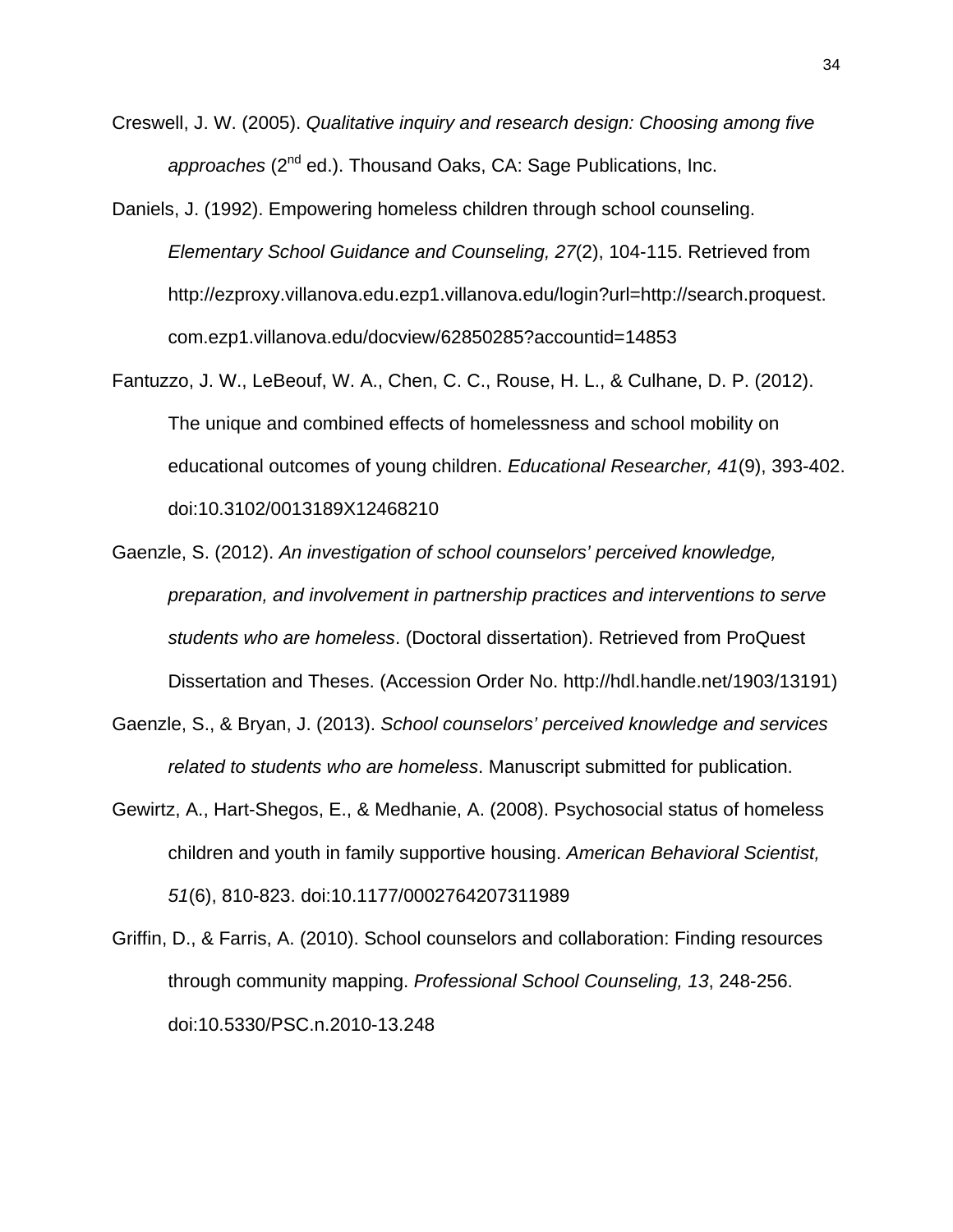- Grothaus, T., Lorelle, S., Anderson, K., & Knight, J. (2011). Answering the call: Facilitating responsive services for students experiencing homelessness. *Professional School Counseling, 14*(3), 191-201. doi:10.5330/PSC.n.2011- 14.191
- Guion, L., Diehl, D., & McDonald, D. (2011). Triangulation: Establishing the validity of qualitative studies. EDIS - Electronic Data Information Source - UF/IFAS Extension. Retrieved from https://edis.ifas.ufl.edu/pdffiles/FY/FY39400.pdf
- Hausman, B., & Hammen, C. (1993). Parenting in homeless families: The double crisis. *American Journal of Orthopsychiatry, 63*(3), 358-369. doi:10.1037/h0079448
- Heppner, P. P., Kivlighan, D. M., Jr., & Wampold, B. E. (1999). *Research design in counseling* (2nd ed.). New York, NY: Wadsworth.
- Herbers, J. E., Cutuli, J. J., Supkoff, L. M., Heistad, D., Chan, C. K., Hinz, E., & Masten, A. S. (2012). Early reading skills and academic achievement trajectories of students facing poverty, homelessness, and high residential mobility. *Educational Researcher, 41*(9), 366-374. doi:10.3102/0013189X12445320
- Hicks-Coolick, A., Burnside-Eaton, P., & Peters, A. (2003). Homeless children: Needs and services. *Child & Youth Care Forum, 32*(4), 197-209. doi:10.1023/A:102 4112015196
- Howitt, D., & Cramer, D. (2008). *Introduction to SPSS in psychology: For version 16 and earlier.* Essex, U.K.: Prentice Hall.
- Hsieh, H-F. & Shannon, S. E. (2005). Three approaches to qualitative content analysis. *Qualitative Health Research, 15*(9), 1277-1288. doi:10.1177/1049732305276687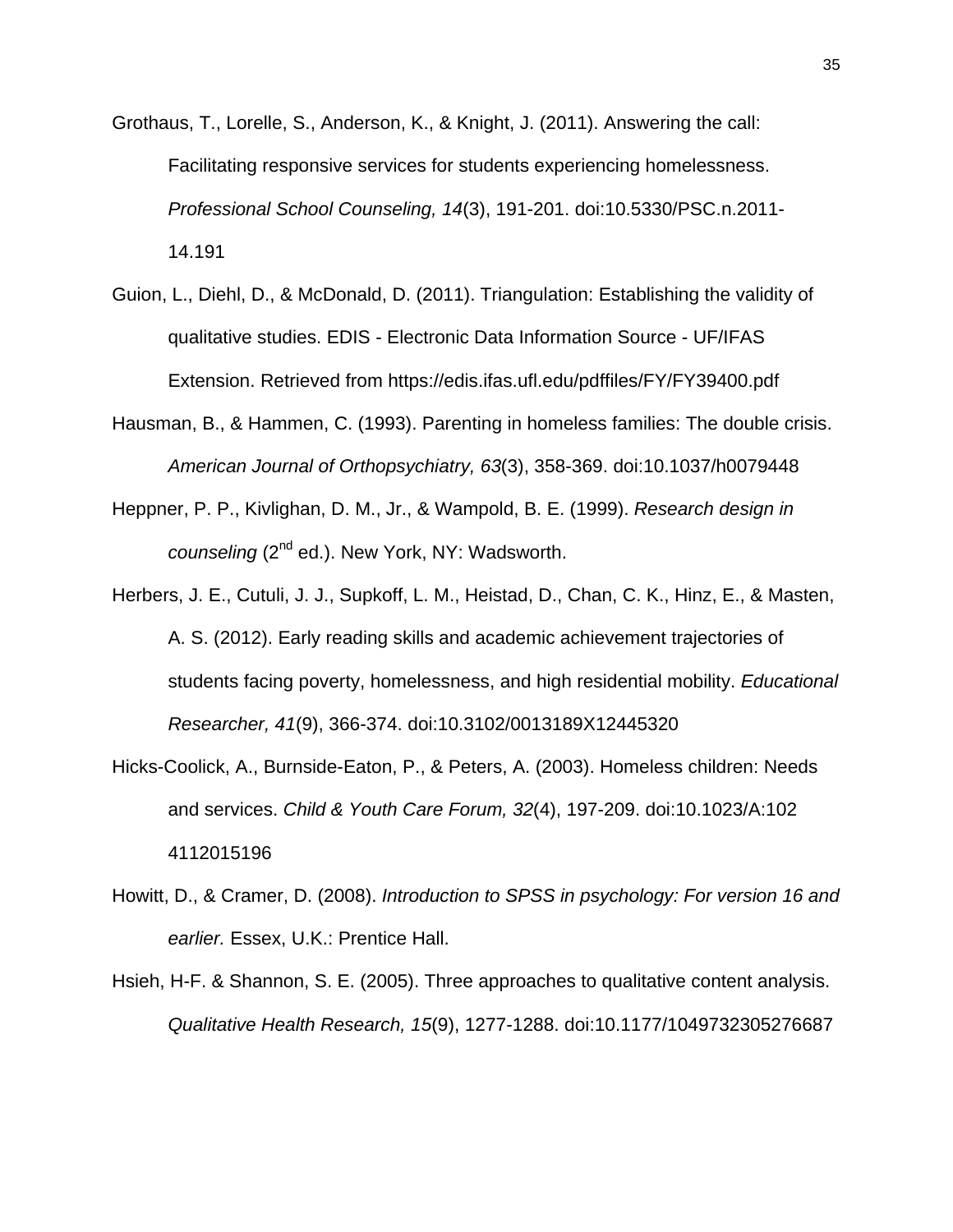- Huntington, N., Buckner, J. C., & Bassuk, E. L (2008). Adaptation in homeless children: An empirical examination using cluster analysis. *American Behavioral Scientist, 51*(6), 737-755. doi:10.1177/0002764207311985
- Johnson, R. B., & Onwuegbuzie, A. J. (2004). Mixed methods research: A research paradigm whose time has come. *Educational Researcher, 33*(7), 14-26. doi:10.3102/0013189X033007014
- Julianelle, P. F., & Foscarinis, M. (2003). Responding to the mobility of children and youth experiencing homelessness: The McKinney-Vento act and beyond. *The Journal of Negro Education, 72*(1), 39-54. Retrieved from: Proquest: ERIC.
- Karger, H., & Stoesz, D. (1998). *American social welfare policy: A pluralistic approach*.  $(3<sup>rd</sup>$  ed.). New York: Longman.
- Maslow, A. H. (1943). A theory of human motivation. *Psychological Review, 50*(4), 370- 396. doi:10.1037/h0054346
- Masten, A. S., Herbers, J. E., Desjardina, D., Cutuli, J. J., McCormick, C. M., Sapienza, J. K., Long, J. D., & Zelazo, P. D. (2012). Executive function skills and school success in young children experiencing homelessness. *Educational Researcher, 41*(9), 375-384. doi:10.3102/0013189X12459883
- Maxwell, J. A. (2005). *Qualitative research design: An interactive approach* (Vol. 41). Thousand Oaks, CA: Sage Publications, Inc.
- McCarthy, S. (2000). *Separate and unequal: A report on educational barriers for homeless children and youth*. Washington, DC: National Law Center on Homelessness and Poverty.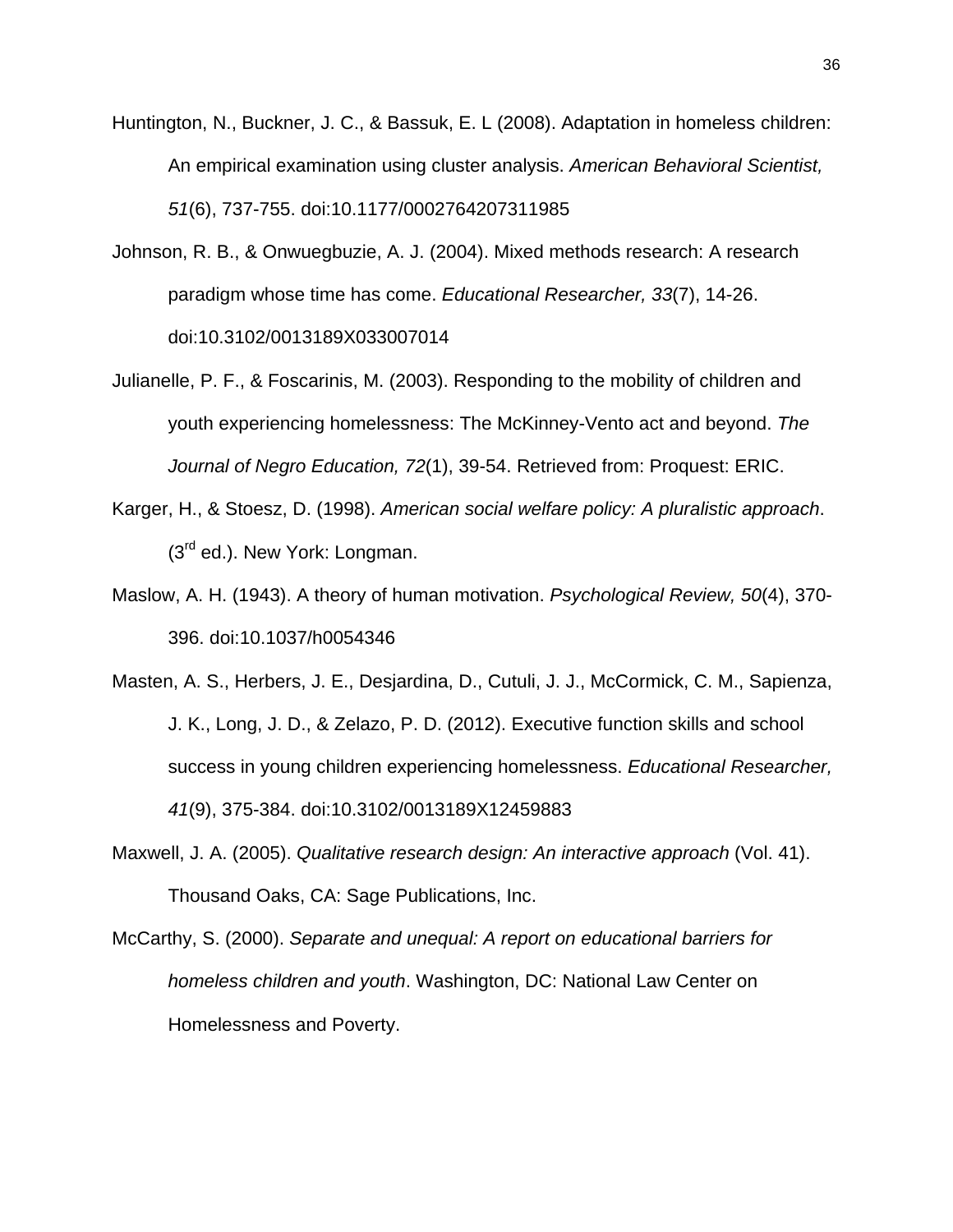- Miller, P. M. (2011). A critical analysis of the research on student homelessness. *Review of educational Research, 81*(3), 308-337. doi:10.3102/0034654 311415120
- The National Center on Family Homelessness. (1999). *Homeless children: America's new outcasts.* Newton, MA: Author.
- The National Center on Family Homelessness. (2010). *Children*. Retrieved from http://www.familyhomelessness.org/children.php?p=ts
- The National Center on Family Homelessness. (2011). *What is family homelessness (the problem)*. Retrieved from http://www.familyhomelessness.org/ facts.php?p=sm
- The National Child Traumatic Stress Network. (2005). *U.S. Department of Education. (2000). Education for homeless children and youth program title VII, subtitle B of the Mckinney-Vento Homeless Assistance Act: Report to congress, fiscal year 2000*. Retrieved from http://www.ed.gov/programs/homeless/resources.html
- Obradovic, J., Long, J. D., Cutuli, J. J., Chan, C.-K., Hinz, E., Heistad, D., & Masten, A. S. (2009). Academic achievement of homeless and highly mobile children in an urban school district: Longitudinal evidence on risk, growth, and resilience. *Development and Psychopathology, 21*, 493-518. doi:10.1017/S095457940 9000273
- Ortlipp, M. (2008). Keeping and using reflective journals in the qualitative research process. *The Qualitative Report, 13*(4), 695-705. Retrieved from: http://www.nova. edu/ssss/QR/QR13-4/ortlipp.pdf